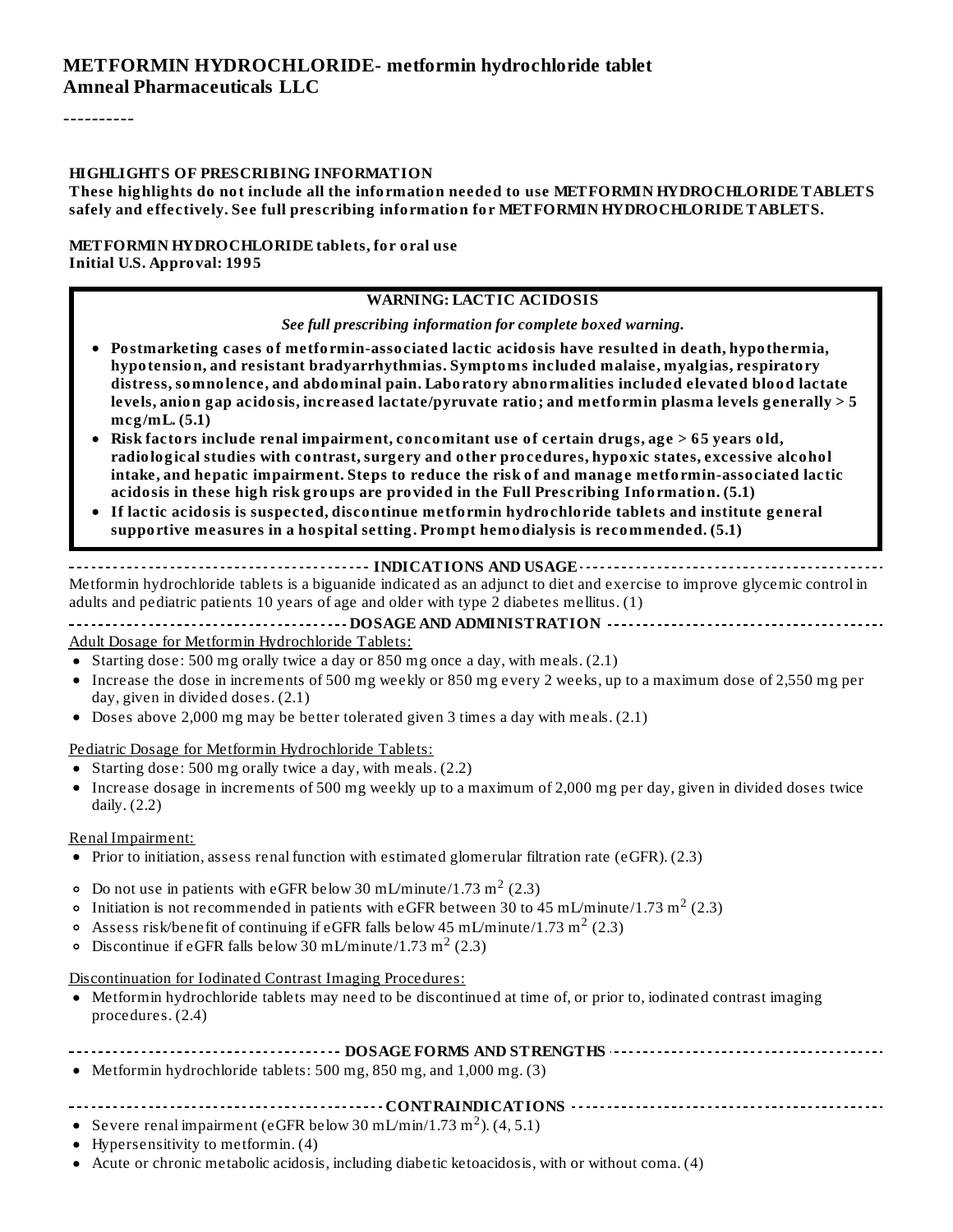#### **WARNINGS AND PRECAUTIONS** *Lactic Acidosis:* See boxed warning. (5.1)

- *Vitamin B<sub>12</sub> Deficiency: M*etformin may lower vitamin B<sub>12</sub> levels. Measure hematological parameters annually and vitamin  $B_{12}$  at 2 to 3 year intervals and manage any abnormalities. (5.2)
- *Hypoglycemia with Concomitant Use with Insulin and Insulin Secretagogues:* Increased risk of hypoglycemia when used  $\bullet$ in combination with insulin and/or an insulin secretagogue. Lower dose of insulin or insulin secretagogue may be required. (5.3)

#### **ADVERSE REACTIONS**

For metformin hydrochloride tablets, the most common adverse reactions (> 5.0%) are diarrhea, nausea/vomiting, flatulence, asthenia, indigestion, abdominal discomfort, and headache. (6.1)

#### **To report SUSPECTED ADVERSE REACTIONS, contact Amneal Pharmaceuticals at 1-877-835-5472 or FDA at 1-800-FDA-1088 or** *www.fda.gov/medwatch*

- **DRUG INTERACTIONS**
- Carbonic anhydrase inhibitors may increase risk of lactic acidosis. Consider more frequent monitoring. (7) Drugs that reduce metformin clearance (such as ranolazine, vandetanib, dolutegravir, and cimetidine) may increase the  $\bullet$ accumulation of metformin. Consider the benefits and risks of concomitant use. (7)
- Alcohol can potentiate the effect of metformin on lactate metabolism. Warn patients against excessive alcohol intake.  $\bullet$ (7)
- **USE IN SPECIFIC POPULATIONS**
- Females and Males of Reproductive Potential: Advise premenopausal females of the potential for an unintended pregnancy. (8.3)
- Geriatric Use: Assess renal function more frequently. (8.5)
- Hepatic Impairment: Avoid use in patients with hepatic impairment. (8.7)

#### **See 17 for PATIENT COUNSELING INFORMATION and FDA-approved patient labeling.**

**Revised: 12/2020**

# **FULL PRESCRIBING INFORMATION: CONTENTS\* WARNING: LACTIC ACIDOSIS 1 INDICATIONS AND USAGE**

#### **2 DOSAGE AND ADMINISTRATION**

- 2.1 Adult Dosage
- 2.2 Pediatric Dosage for Metformin Hydrochloride Tablets
- 2.3 Recommendations for Use in Renal Impairment
- 2.4 Discontinuation for Iodinated Contrast Imaging Procedures

#### **3 DOSAGE FORMS AND STRENGTHS**

#### **4 CONTRAINDICATIONS**

#### **5 WARNINGS AND PRECAUTIONS**

- 5.1 Lactic Acidosis
- 5.2 Vitamin  $B_{12}$  Deficiency
- 5.3 Hypoglycemia with Concomitant Use with Insulin and Insulin Secretagogues
- 5.4 Macrovascular Outcomes

#### **6 ADVERSE REACTIONS**

- 6.1 Clinical Studies Experience
- 6.2 Postmarketing Experience

#### **7 DRUG INTERACTIONS**

#### **8 USE IN SPECIFIC POPULATIONS**

- 8.1 Pregnancy
- 8.2 Lactation
- 8.3 Females and Males of Reproductive Potential
- 8.4 Pediatric Use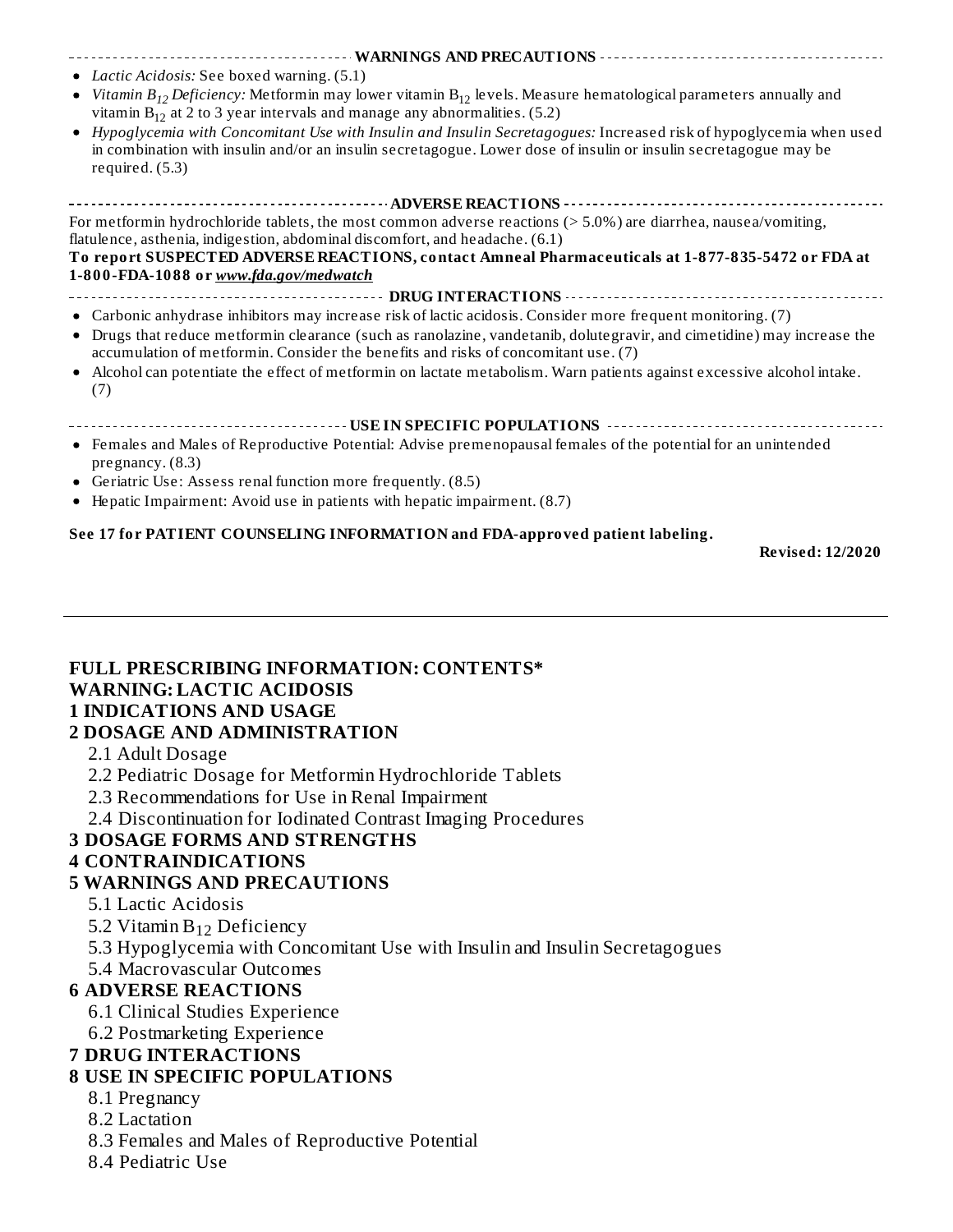8.5 Geriatric Use 8.6 Renal Impairment 8.7 Hepatic Impairment **10 OVERDOSAGE 11 DESCRIPTION 12 CLINICAL PHARMACOLOGY** 12.1 Mechanism of Action 12.3 Pharmacokinetics **13 NONCLINICAL TOXICOLOGY** 13.1 Carcinogenesis, Mutagenesis, Impairment of Fertility **14 CLINICAL STUDIES** 14.1 Metformin Hydrochloride Tablets **16 HOW SUPPLIED/STORAGE AND HANDLING** 16.1 How Supplied 16.2 Storage **17 PATIENT COUNSELING INFORMATION** \* Sections or subsections omitted from the full prescribing information are not listed.

#### **FULL PRESCRIBING INFORMATION**

#### **WARNING: LACTIC ACIDOSIS**

**Postmarketing cas es of metformin-associated lactic acidosis have resulted in death, hypothermia, hypotension, and resistant bradyarrhythmias. The ons et of metforminassociated lactic acidosis is often subtle, accompanied only by nonspecific symptoms such as malais e, myalgias, respiratory distress, somnolence, and abdominal pain. Metforminassociated lactic acidosis was characterized by elevated blood lactate levels (> 5 mmol/Liter), anion gap acidosis (without evidence of ketonuria or ketonemia), an increas ed lactate/pyruvate ratio; and metformin plasma levels generally > 5 mcg/mL** *[see Warnings and Precautions (5.1)]***.**

**Risk factors for metformin-associated lactic acidosis include renal impairment, concomitant us e of certain drugs (e.g., carbonic anhydras e inhibitors such as topiramate), age 65 years old or greater, having a radiological study with contrast, surgery and other procedures, hypoxic states (e.g., acute congestive heart failure), excessive alcohol intake, and hepatic impairment.**

**Steps to reduce the risk of and manage metformin-associated lactic acidosis in thes e high risk groups are provided** *[see Dosage and Administration (2.3), Contraindications (4), Warnings and Precautions (5.1)]***.**

**If metformin-associated lactic acidosis is suspected, immediately dis continue metformin hydrochloride tablets and institute general supportive measures in a hospital s etting. Prompt hemodialysis is recommended** *[see Warnings and Precautions (5.1)]***.**

#### **1 INDICATIONS AND USAGE**

Metformin hydrochloride tablets are indicated as an adjunct to diet and exercise to improve glycemic control in adults and pediatric patients 10 years of age and older with type 2 diabetes mellitus.

#### **2 DOSAGE AND ADMINISTRATION**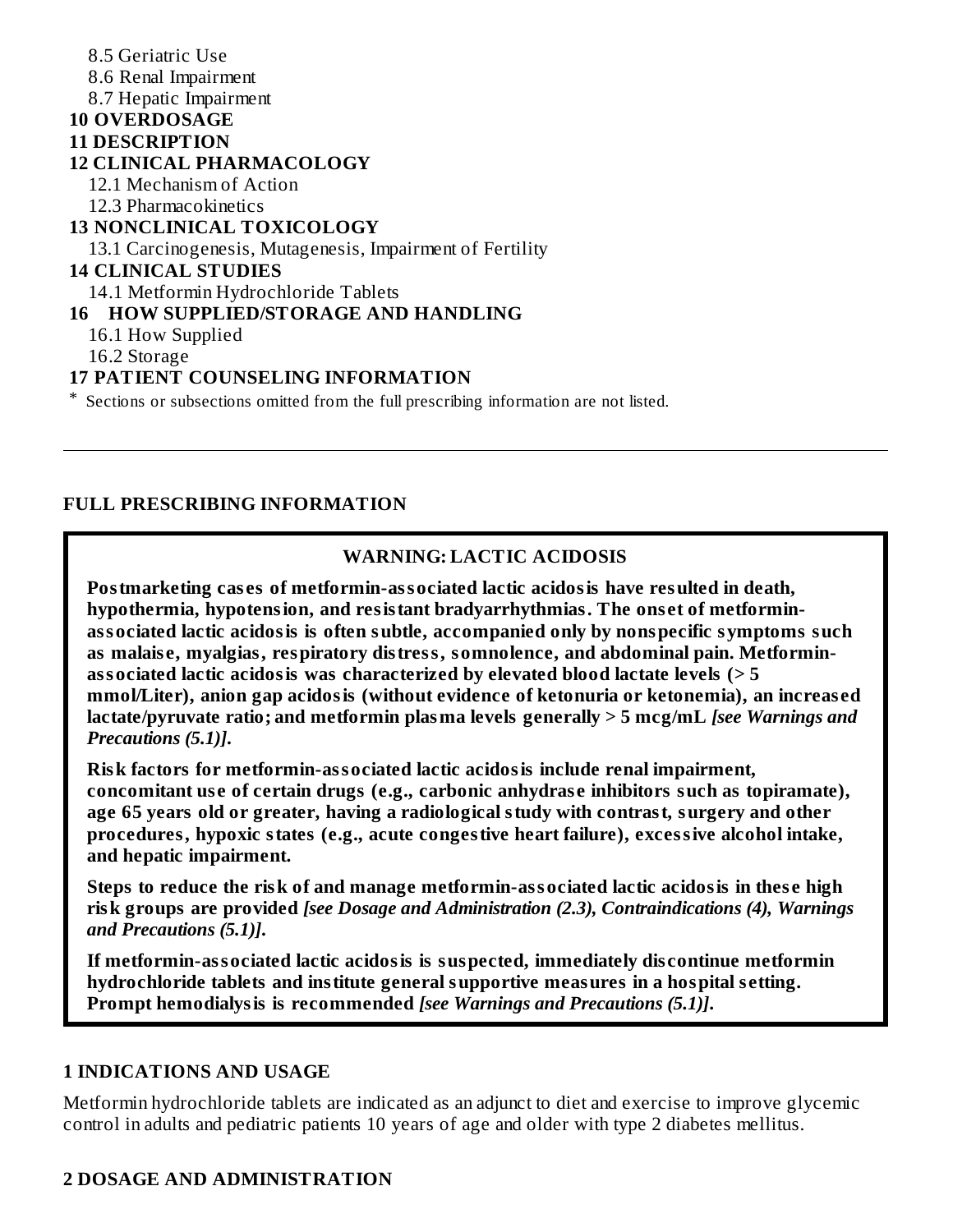### **2.1 Adult Dosage**

- The recommended starting dose of metformin hydrochloride tablets is 500 mg orally twice a day or 850 mg once a day, given with meals.
- Increase the dose in increments of 500 mg weekly or 850 mg every 2 weeks on the basis of glycemic control and tolerability, up to a maximum dose of 2,550 mg per day, given in divided doses.
- Doses above 2,000 mg may be better tolerated given 3 times a day with meals.

### **2.2 Pediatric Dosage for Metformin Hydrochloride Tablets**

- The recommended starting dose of metformin hydrochloride tablets for pediatric patients 10 years of age and older is 500 mg orally twice a day, given with meals.
- Increase dosage in increments of 500 mg weekly on the basis of glycemic control and tolerability, up to a maximum of 2,000 mg per day, given in divided doses twice daily.

# **2.3 Recommendations for Us e in Renal Impairment**

- Assess renal function prior to initiation of metformin hydrochloride tablets and periodically thereafter.
- Metformin hydrochloride tablets are contraindicated in patients with an estimated glomerular filtration rate (eGFR) below 30 mL/minute/1.73 m<sup>2</sup>.
- Initiation of metformin hydrochloride tablets in patients with an eGFR between 30 to 45  $mL/minute/1.73 m<sup>2</sup>$  is not recommended.
- In patients taking metformin hydrochloride tablets whose eGFR later falls below 45 mL/min/1.73 m<sup>2</sup>, assess the benefit risk of continuing therapy.
- Discontinue metformin hydrochloride tablets if the patient's eGFR later falls below 30 mL/minute/1.73 m<sup>2</sup> [see Warnings and Precautions (5.1)].

# **2.4 Dis continuation for Iodinated Contrast Imaging Procedures**

Discontinue metformin hydrochloride tablets at the time of, or prior to, an iodinated contrast imaging procedure in patients with an eGFR between 30 and 60 mL/min/1.73 m<sup>2</sup>; in patients with a history of liver disease, alcoholism, or heart failure; or in patients who will be administered intra-arterial iodinated contrast. Re-evaluate eGFR 48 hours after the imaging procedure; restart metformin hydrochloride tablets if renal function is stable.

# **3 DOSAGE FORMS AND STRENGTHS**

Metformin hydrochloride tablets, USP are available as:

- Metformin Hydrochloride Tablets USP, **500 mg** are blackberry flavored, white to off-white, round, biconvex, film-coated tablets debossed "IP 218" on obverse and "500" on the reverse.
- Metformin Hydrochloride Tablets USP, **850 mg** are blackberry flavored, white to off-white, round, biconvex, film-coated tablets debossed "IP 219" on obverse and "850" on the reverse.
- Metformin Hydrochloride Tablets USP, **1,000 mg** are blackberry flavored, white to off-white, oval, biconvex, bisected, film-coated tablets debossed "IP 220" on obverse and "1000" on the reverse.

# **4 CONTRAINDICATIONS**

Metformin hydrochloride tablets are contraindicated in patients with:

- Severe renal impairment (eGFR below 30 mL/min/1.73 m<sup>2</sup>) [see Warnings and Precautions (5.1)].
- Hypersensitivity to metformin.
- Acute or chronic metabolic acidosis, including diabetic ketoacidosis, with or without coma.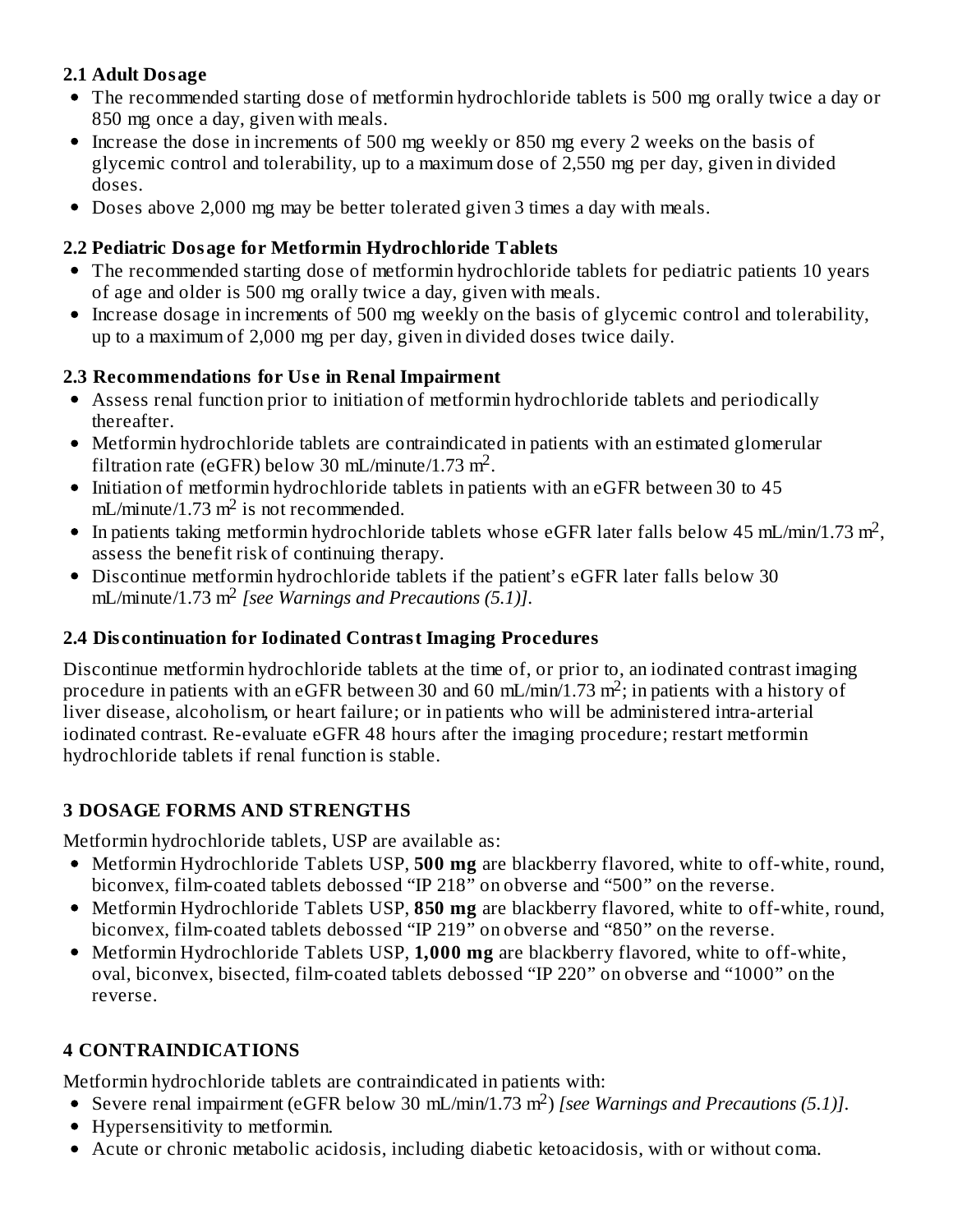# **5 WARNINGS AND PRECAUTIONS**

#### **5.1 Lactic Acidosis**

There have been postmarketing cases of metformin-associated lactic acidosis, including fatal cases. These cases had a subtle onset and were accompanied by nonspecific symptoms such as malaise, myalgias, abdominal pain, respiratory distress, or increased somnolence; however, hypotension and resistant bradyarrhythmias have occurred with severe acidosis. Metformin-associated lactic acidosis was characterized by elevated blood lactate concentrations (> 5 mmol/L), anion gap acidosis (without evidence of ketonuria or ketonemia), and an increased lactate: pyruvate ratio; metformin plasma levels were generally > 5 mcg/mL. Metformin decreases liver uptake of lactate increasing lactate blood levels which may increase the risk of lactic acidosis, especially in patients at risk.

If metformin-associated lactic acidosis is suspected, general supportive measures should be instituted promptly in a hospital setting, along with immediate discontinuation of metformin hydrochloride. In metformin hydrochloride treated patients with a diagnosis or strong suspicion of lactic acidosis, prompt hemodialysis is recommended to correct the acidosis and remove accumulated metformin (metformin hydrochloride is dialyzable with a clearance of up to 170 mL/min under good hemodynamic conditions). Hemodialysis has often resulted in reversal of symptoms and recovery.

Educate patients and their families about the symptoms of lactic acidosis and, if these symptoms occur, instruct them to discontinue metformin hydrochloride and report these symptoms to their healthcare provider. For each of the known and possible risk factors for metformin-associated lactic acidosis, recommendations to reduce the risk of and manage metformin-associated lactic acidosis are provided below:

*Renal impairment*—The postmarketing metformin-associated lactic acidosis cases primarily occurred in patients with significant renal impairment.

The risk of metformin accumulation and metformin-associated lactic acidosis increases with the severity of renal impairment because metformin is substantially excreted by the kidney. Clinical recommendations based upon the patient's renal function include *[see Dosage and Administration (2.1), Clinical Pharmacology (12.3)]*:

- $\circ$  Before initiating metformin hydrochloride, obtain an estimated glomerular filtration rate (eGFR).
- Metformin hydrochloride is contraindicated in patients with an eGFR less than 30 mL/min/1.73 m<sup>2</sup> *[see Contraindications (4)]*.
- Initiation of metformin hydrochloride is not recommended in patients with eGFR between 30 to 45  $mL/min/1.73 m<sup>2</sup>$ .
- Obtain an eGFR at least annually in all patients taking metformin hydrochloride. In patients at risk for the development of renal impairment (e.g., the elderly), renal function should be assessed more frequently.
- In patients taking metformin hydrochloride whose eGFR falls below 45 mL/min/1.73 m<sup>2</sup>, assess the benefit and risk of continuing therapy.
- *Drug interactions* The concomitant use of metformin hydrochloride with specific drugs may increase the risk of metformin-associated lactic acidosis: those that impair renal function, result in significant hemodynamic change, interfere with acid-base balance, or increase metformin accumulation. Consider more frequent monitoring of patients.
- *Age 65 or greater* The risk of metformin-associated lactic acidosis increases with the patient's age because elderly patients have a greater likelihood of having hepatic, renal, or cardiac impairment than younger patients. Assess renal function more frequently in elderly patients.
- *Radiologic studies with contrast* Administration of intravascular iodinated contrast agents in metformin-treated patients has led to an acute decrease in renal function and the occurrence of lactic acidosis. Stop metformin hydrochloride at the time of, or prior to, an iodinated contrast imaging procedure in patients with an eGFR between 30 and 60 mL/min/1.73 m<sup>2</sup>; in patients with a history of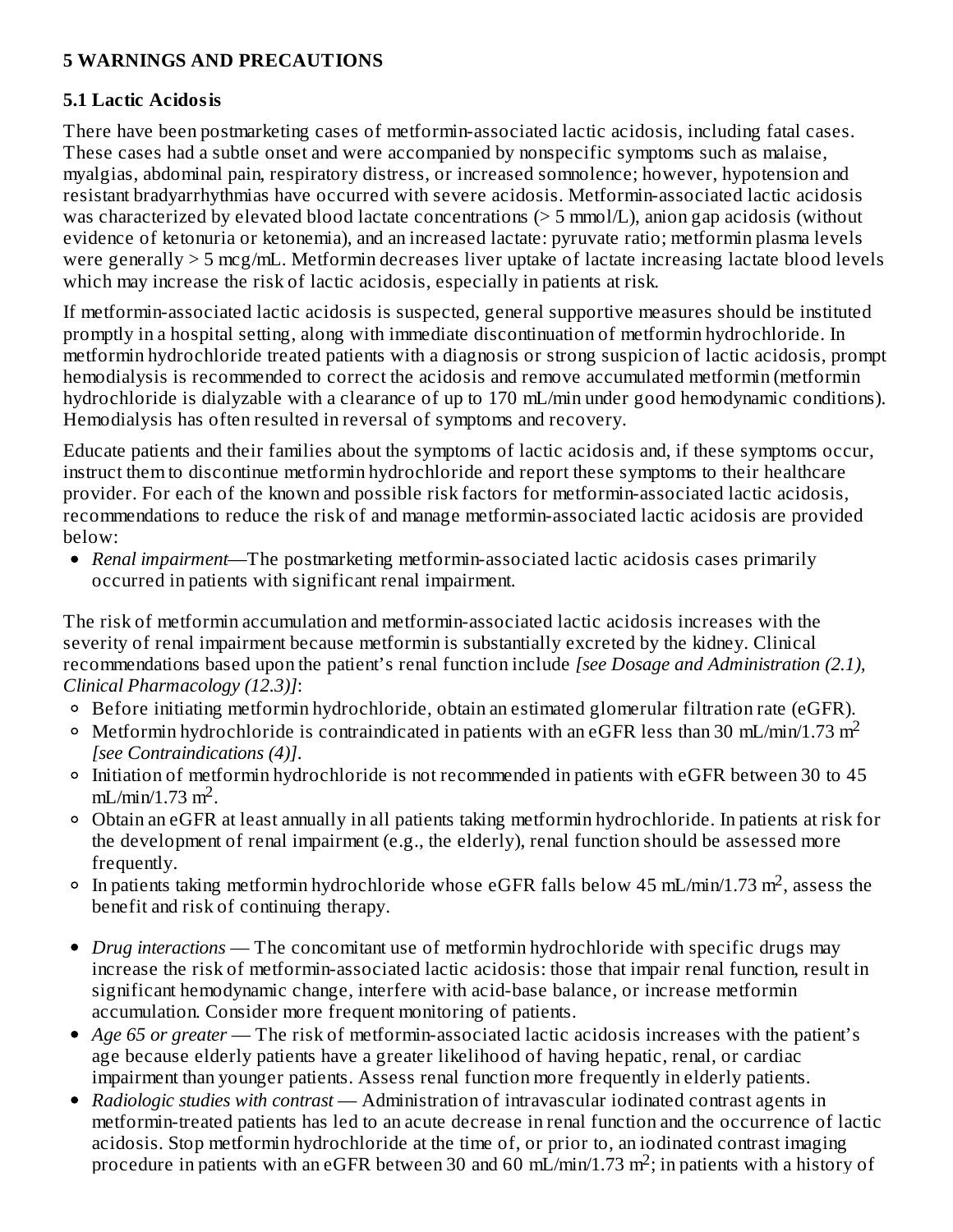hepatic impairment, alcoholism or heart failure; or in patients who will be administered intra-arterial iodinated contrast. Re-evaluate eGFR 48 hours after the imaging procedure, and restart metformin hydrochloride if renal function is stable.

- *Surgery and other procedures* Withholding of food and fluids during surgical or other procedures may increase the risk for volume depletion, hypotension, and renal impairment. Metformin hydrochloride should be temporarily discontinued while patients have restricted food and fluid intake.
- *Hypoxic states* Several of the postmarketing cases of metformin-associated lactic acidosis occurred in the setting of acute congestive heart failure (particularly when accompanied by hypoperfusion and hypoxemia). Cardiovascular collapse (shock), acute myocardial infarction, sepsis, and other conditions associated with hypoxemia have been associated with lactic acidosis and may cause prerenal azotemia. When such an event occurs, discontinue metformin hydrochloride.
- *Excessive alcohol intake* Alcohol potentiates the effect of metformin on lactate metabolism. Patients should be warned against excessive alcohol intake while receiving metformin hydrochloride.
- *Hepatic impairment* Patients with hepatic impairment have developed cases of metforminassociated lactic acidosis. This may be due to impaired lactate clearance resulting in higher lactate blood levels. Therefore, avoid use of metformin hydrochloride in patients with clinical or laboratory evidence of hepatic disease.

# **5.2 Vitamin B Deficiency 12**

In metformin hydrochloride clinical trials of 29-week duration, a decrease to subnormal levels of previously normal serum vitamin  $\rm B_{12}$  levels was observed in approximately 7% of patients. Such decrease, possibly due to interference with  $\rm B_{12}$  absorption from the  $\rm B_{12}$ -intrinsic factor complex, may be associated with anemia but appears to be rapidly reversible with discontinuation of metformin hydrochloride or vitamin $\rm B_{12}$  supplementation. Certain individuals (those with inadequate vitamin  $\rm B_{12}$  or calcium intake or absorption) appear to be predisposed to developing subnormal vitamin  $\rm B_{12}$  levels. Measure hematologic parameters on an annual basis and vitamin  $\rm{B}_{12}$  at 2 to 3 year intervals in patients on metformin hydrochloride and manage any abnormalities *[see Adverse Reactions (6.1)]*.

# **5.3 Hypoglycemia with Concomitant Us e with Insulin and Insulin Secretagogues**

Insulin and insulin secretagogues (e.g., sulfonylurea) are known to cause hypoglycemia. Metformin hydrochloride may increase the risk of hypoglycemia when combined with insulin and/or an insulin secretagogue. Therefore, a lower dose of insulin or insulin secretagogue may be required to minimize the risk of hypoglycemia when used in combination with metformin hydrochloride *[see Drug Interactions (7)].*

#### **5.4 Macrovas cular Outcomes**

There have been no clinical studies establishing conclusive evidence of macrovascular risk reduction with metformin hydrochloride.

# **6 ADVERSE REACTIONS**

The following adverse reactions are also discussed elsewhere in the labeling:

- Lactic Acidosis *[see Boxed Warning* and *Warnings and Precautions (5.1)]*
- *Kitamin* B<sub>12</sub> Deficiency *[see Warnings and Precautions (5.2)]*
- Hypoglycemia *[see Warnings and Precautions (5.3)]*

# **6.1 Clinical Studies Experience**

Because clinical trials are conducted under widely varying conditions, adverse reaction rates observed in the clinical trials of a drug cannot be directly compared to rates in the clinical trials of another drug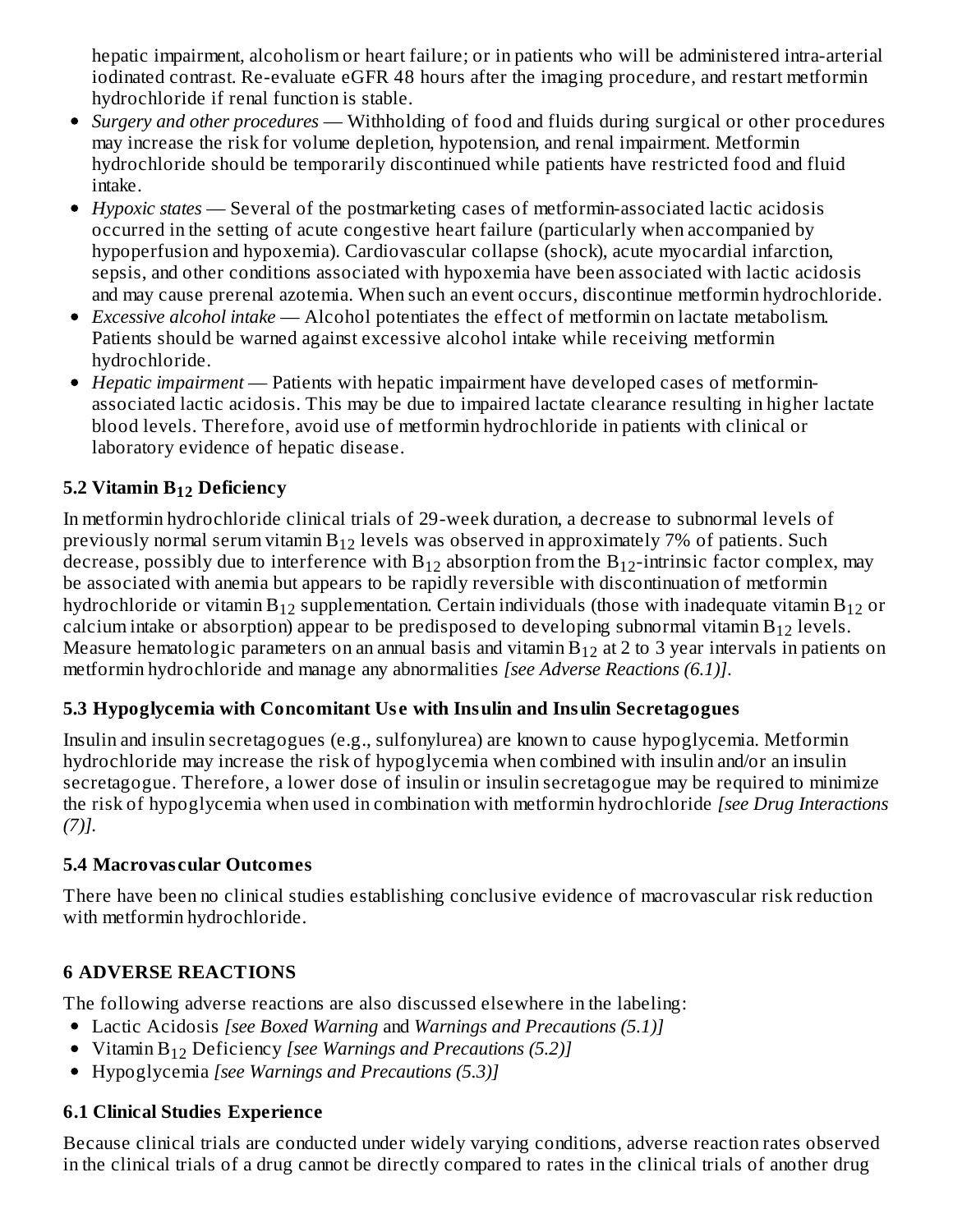and may not reflect the rates observed in practice.

In a U.S. clinical trial of metformin hydrochloride in patients with type 2 diabetes mellitus, a total of 141 patients received metformin hydrochloride up to 2,550 mg per day. Adverse reactions reported in greater than 5% of metformin hydrochloride treated patients and that were more common than in placebo-treated patients, are listed in Table 1.

#### **Table 1: Advers e Reactions from a Clinical Trial of Metformin Hydrochloride Occurring > 5% and More Common than Placebo in Patients with Type 2 Diabetes Mellitus**

|                      | Metformin Hydrochloride<br>$(n=141)$ | <b>Placebo</b><br>$(n=145)$ |
|----------------------|--------------------------------------|-----------------------------|
| Diarrhea             | 53%                                  | 12%                         |
| Nausea/Vomiting      | 26%                                  | 8%                          |
| Flatulence           | 12%                                  | 6%                          |
| Asthenia             | 9%                                   | 6%                          |
| Indigestion          | 7%                                   | 4%                          |
| Abdominal Discomfort | 6%                                   | 5%                          |
| Headache             | 6%                                   | 5%                          |

Diarrhea led to discontinuation of metformin hydrochloride in 6% of patients. Additionally, the following adverse reactions were reported in  $\geq 1\%$  to  $\leq 5\%$  of metformin hydrochloride treated patients and were more commonly reported with metformin hydrochloride than placebo: abnormal stools, hypoglycemia, myalgia, lightheaded, dyspnea, nail disorder, rash, sweating increased, taste disorder, chest discomfort, chills, flu syndrome, flushing, palpitation.

In metformin hydrochloride clinical trials of 29-week duration, a decrease to subnormal levels of previously normal serum vitamin  $B_{12}$  levels was observed in approximately 7% of patients.

# *Pediatric Patients*

In clinical trials with metformin hydrochloride in pediatric patients with type 2 diabetes mellitus, the profile of adverse reactions was similar to that observed in adults.

# **6.2 Postmarketing Experience**

The following adverse reactions have been identified during post approval use of metformin. Because these reactions are reported voluntarily from a population of uncertain size, it is not always possible to reliably estimate their frequency or establish a causal relationship to drug exposure.

Cholestatic, hepatocellular, and mixed hepatocellular liver injury have been reported with postmarketing use of metformin.

# **7 DRUG INTERACTIONS**

Table 3 presents clinically significant drug interactions with metformin hydrochloride.

# **Table 3: Clinically Significant Drug Interactions with Metformin Hydrochloride**

| <b>Carbonic Anhydrase Inhibitors</b> |                                                                                                                                  |
|--------------------------------------|----------------------------------------------------------------------------------------------------------------------------------|
|                                      | Carbonic anhydrase inhibitors frequently cause a decrease in<br>serum bicarbonate and induce non-anion gap, hyperchloremic       |
| Clinical Impact:                     | metabolic acidosis. Concomitant use of these drugs with<br>metformin hydrochloride may increase the risk for lactic<br>acidosis. |
| Intervention:                        | Consider more frequent monitoring of these patients.                                                                             |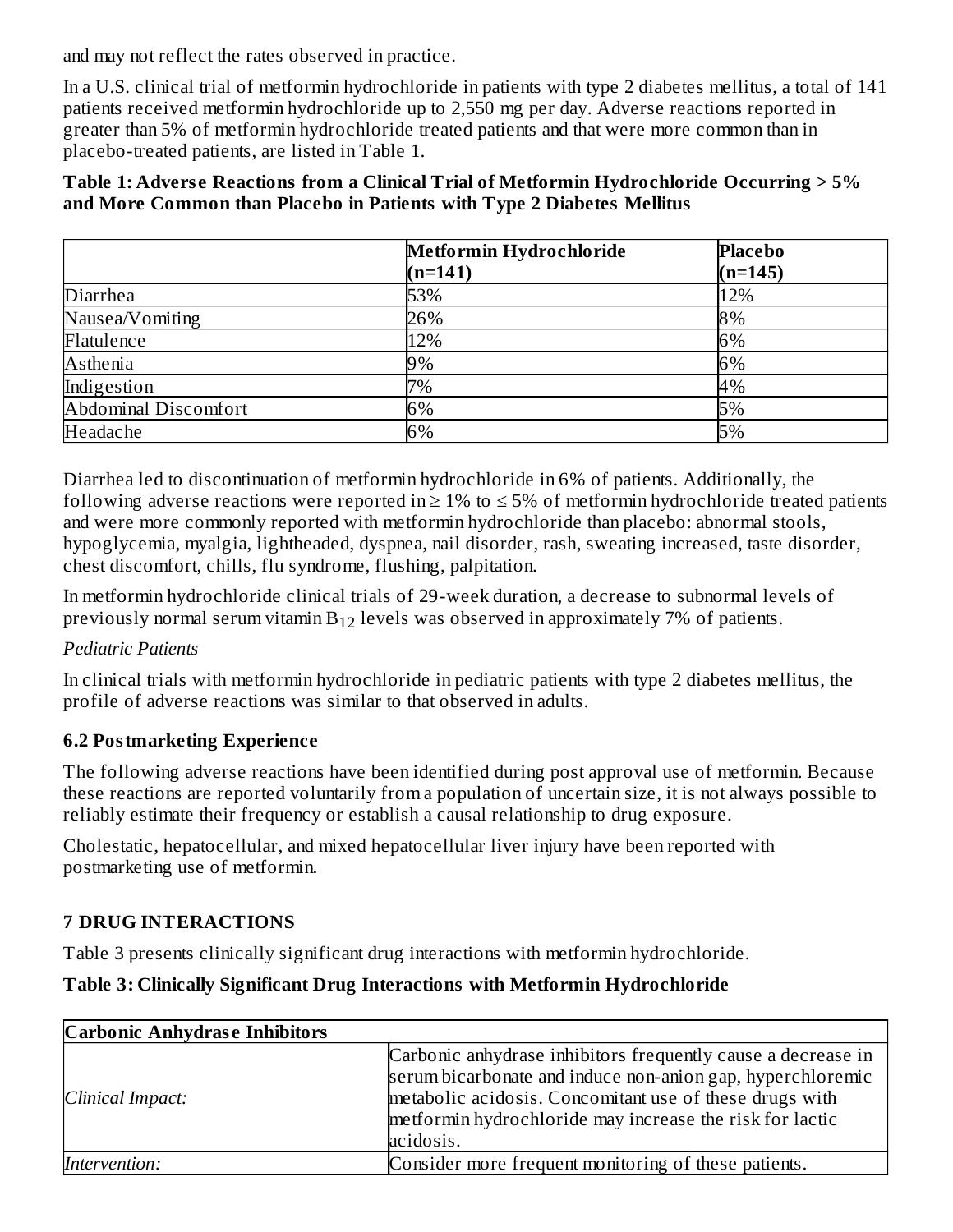| Examples:                                           | Topiramate, zonisamide, acetazolamide or dichlorphenamide.                                                                                                                                                                                                                                                                                                                        |  |
|-----------------------------------------------------|-----------------------------------------------------------------------------------------------------------------------------------------------------------------------------------------------------------------------------------------------------------------------------------------------------------------------------------------------------------------------------------|--|
| Drugs that Reduce Metformin Hydrochloride Clearance |                                                                                                                                                                                                                                                                                                                                                                                   |  |
| Clinical Impact:                                    | Concomitant use of drugs that interfere with common renal<br>tubular transport systems involved in the renal elimination of<br>metformin (e.g., organic cationic transporter-2 [OCT2] /<br>multidrug and toxin extrusion [MATE] inhibitors) could<br>increase systemic exposure to metformin and may increase the<br>risk for lactic acidosis [see Clinical Pharmacology (12.3)]. |  |
| Intervention:                                       | Consider the benefits and risks of concomitant use with<br>metformin hydrochloride.                                                                                                                                                                                                                                                                                               |  |
| Examples:                                           | Ranolazine, vandetanib, dolutegravir, and cimetidine.                                                                                                                                                                                                                                                                                                                             |  |
| <b>Alcohol</b>                                      |                                                                                                                                                                                                                                                                                                                                                                                   |  |
| Clinical Impact:                                    | Alcohol is known to potentiate the effect of metformin on<br>lactate metabolism.                                                                                                                                                                                                                                                                                                  |  |
| Intervention:                                       | Warn patients against excessive alcohol intake while receiving<br>metformin hydrochloride.                                                                                                                                                                                                                                                                                        |  |
| Insulin Secretagogues or Insulin                    |                                                                                                                                                                                                                                                                                                                                                                                   |  |
| Clinical Impact:                                    | Co-administration of metformin hydrochloride with an insulin<br>secretagogue (e.g., sulfonylurea) or insulin may increase the<br>risk of hypoglycemia.                                                                                                                                                                                                                            |  |
| Intervention:                                       | Patients receiving an insulin secretagogue or insulin may<br>require lower doses of the insulin secretagogue or insulin.                                                                                                                                                                                                                                                          |  |
| <b>Drugs Affecting Glycemic Control</b>             |                                                                                                                                                                                                                                                                                                                                                                                   |  |
| Clinical Impact:                                    | Certain drugs tend to produce hyperglycemia and may lead to<br>loss of glycemic control.                                                                                                                                                                                                                                                                                          |  |
| Intervention:                                       | When such drugs are administered to a patient receiving<br>metformin hydrochloride, observe the patient closely for loss<br>of blood glucose control. When such drugs are withdrawn<br>from a patient receiving metformin hydrochloride, observe the<br>patient closely for hypoglycemia.                                                                                         |  |
| Examples:                                           | Thiazides and other diuretics, corticosteroids, phenothiazines,<br>thyroid products, estrogens, oral contraceptives, phenytoin,<br>nicotinic acid, sympathomimetics, calcium channel blockers,<br>and isoniazid.                                                                                                                                                                  |  |

# **8 USE IN SPECIFIC POPULATIONS**

# **8.1 Pregnancy**

#### Risk Summary

Limited data with metformin hydrochloride in pregnant women are not sufficient to determine a drugassociated risk for major birth defects or miscarriage. Published studies with metformin use during pregnancy have not reported a clear association with metformin and major birth defect or miscarriage risk *[see Data].* There are risks to the mother and fetus associated with poorly controlled diabetes mellitus in pregnancy *[see Clinical Considerations].*

No adverse developmental effects were observed when metformin was administered to pregnant Sprague Dawley rats and rabbits during the period of organogenesis at doses up to 2- and 5-times, respectively, a 2,550 mg clinical dose, based on body surface area *[see Data].*

The estimated background risk of major birth defects is 6% to 10% in women with pre-gestational diabetes mellitus with an HbA1C  $>$  7 and has been reported to be as high as 20% to 25% in women with a HbA1C > 10. The estimated background risk of miscarriage for the indicated population is unknown.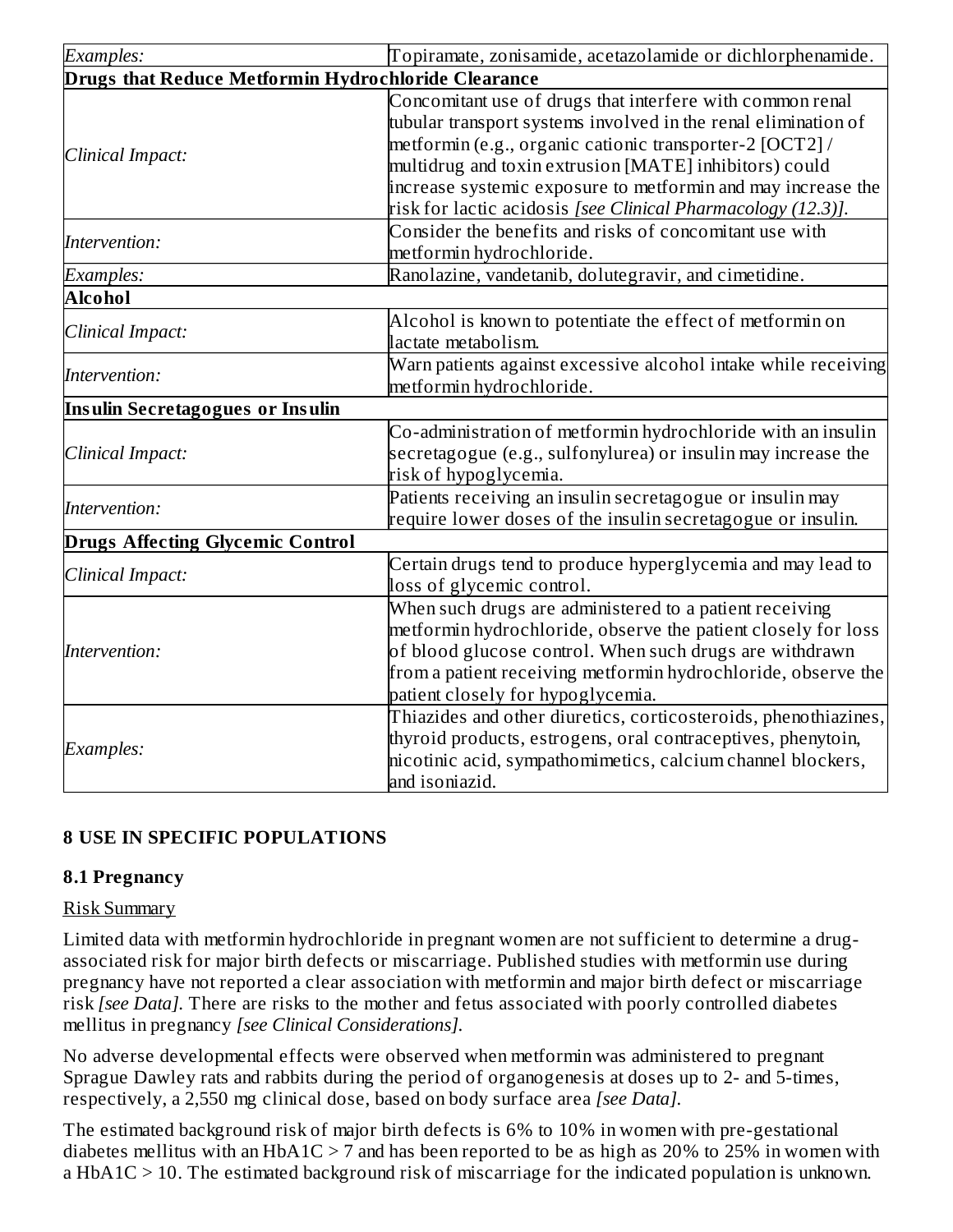In the U.S. general population, the estimated background risk of major birth defects and miscarriage in clinically recognized pregnancies is 2% to 4% and 15% to 20%, respectively.

# Clinical Considerations

# *Disease-associated maternal and/or embryo/fetal risk*

Poorly-controlled diabetes mellitus in pregnancy increases the maternal risk for diabetic ketoacidosis, pre-eclampsia, spontaneous abortions, preterm delivery, stillbirth and delivery complications. Poorly controlled diabetes mellitus increases the fetal risk for major birth defects, stillbirth, and macrosomia related morbidity.

# Data

# *Human Data*

Published data from post-marketing studies have not reported a clear association with metformin and major birth defects, miscarriage, or adverse maternal or fetal outcomes when metformin was used during pregnancy. However, these studies cannot definitely establish the absence of any metforminassociated risk because of methodological limitations, including small sample size and inconsistent comparator groups.

# *Animal Data*

Metformin hydrochloride did not adversely affect development outcomes when administered to pregnant rats and rabbits at doses up to 600 mg/kg/day. This represents an exposure of about 2 and 5 times a 2,550 mg clinical dose based on body surface area comparisons for rats and rabbits, respectively. Determination of fetal concentrations demonstrated a partial placental barrier to metformin.

# **8.2 Lactation**

# Risk Summary

Limited published studies report that metformin is present in human milk *[see Data].* However, there is insufficient information to determine the effects of metformin on the breastfed infant and no available information on the effects of metformin on milk production. Therefore, the developmental and health benefits of breastfeeding should be considered along with the mother's clinical need for metformin hydrochloride and any potential adverse effects on the breastfed child from metformin hydrochloride or from the underlying maternal condition.

# Data

Published clinical lactation studies report that metformin is present in human milk which resulted in infant doses approximately 0.11% to 1% of the maternal weight-adjusted dosage and a milk/plasma ratio ranging between 0.13 and 1. However, the studies were not designed to definitely establish the risk of use of metformin during lactation because of small sample size and limited adverse event data collected in infants.

# **8.3 Females and Males of Reproductive Potential**

Discuss the potential for unintended pregnancy with premenopausal women as therapy with metformin hydrochloride may result in ovulation in some anovulatory women.

# **8.4 Pediatric Us e**

The safety and effectiveness of metformin hydrochloride for the treatment of type 2 diabetes mellitus have been established in pediatric patients 10 to 16 years old. Safety and effectiveness of metformin hydrochloride have not been established in pediatric patients less than 10 years old.

Use of metformin hydrochloride in pediatric patients 10 to 16 years old for the treatment of type 2 diabetes mellitus is supported by evidence from adequate and well-controlled studies of metformin hydrochloride in adults with additional data from a controlled clinical study in pediatric patients 10 to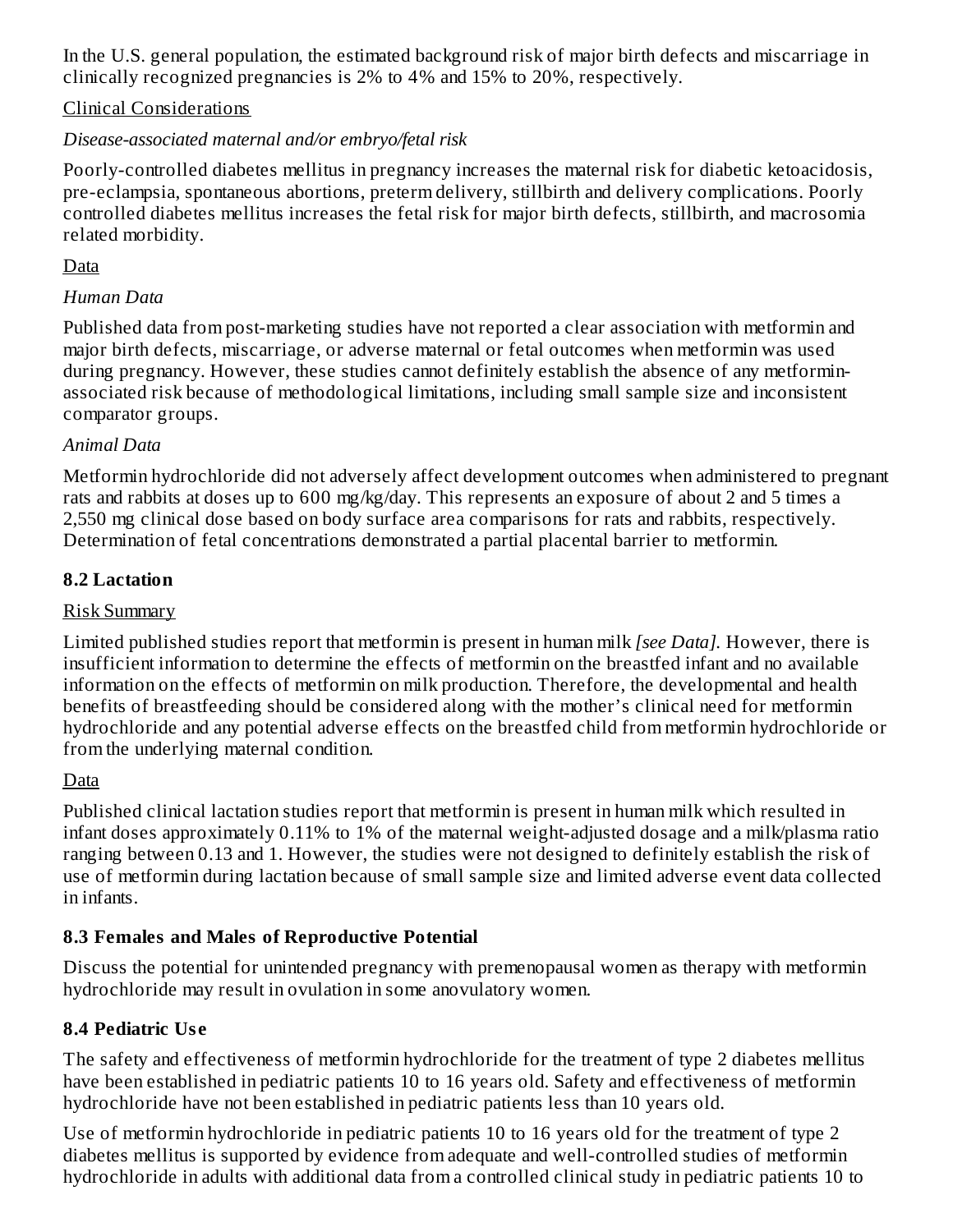16 years old with type 2 diabetes mellitus, which demonstrated a similar response in glycemic control to that seen in adults *[see Clinical Studies (14.1)]*. In this study, adverse reactions were similar to those described in adults. A maximum daily dose of 2,000 mg of metformin hydrochloride is recommended *[see Dosage and Administration (2.2)].*

# **8.5 Geriatric Us e**

Controlled clinical studies of metformin hydrochloride did not include sufficient numbers of elderly patients to determine whether they respond differently from younger patients. In general, dose selection for an elderly patient should be cautious, usually starting at the low end of the dosing range, reflecting the greater frequency of decreased hepatic, renal, or cardiac function, and of concomitant disease or other drug therapy and the higher risk of lactic acidosis. Assess renal function more frequently in elderly patients *[see Warnings and Precautions (5.1)]*.

# **8.6 Renal Impairment**

Metformin is substantially excreted by the kidney, and the risk of metformin accumulation and lactic acidosis increases with the degree of renal impairment. Metformin hydrochloride is contraindicated in severe renal impairment, patients with an estimated glomerular filtration rate (eGFR) below 30 mL/min/1.73 m<sup>2</sup> [see Dosage and Administration (2.3), Contraindications (4), Warnings and Precautions *(5.1),* and *Clinical Pharmacology (12.3)]*.

# **8.7 Hepatic Impairment**

Use of metformin in patients with hepatic impairment has been associated with some cases of lactic acidosis. Metformin hydrochloride is not recommended in patients with hepatic impairment *[see Warnings and Precautions (5.1)]*.

# **10 OVERDOSAGE**

Overdose of metformin hydrochloride has occurred, including ingestion of amounts greater than 50 grams. Hypoglycemia was reported in approximately 10% of cases, but no causal association with metformin has been established. Lactic acidosis has been reported in approximately 32% of metformin overdose cases *[see Warnings and Precautions (5.1)]*. Metformin is dialyzable with a clearance of up to 170 mL/min under good hemodynamic conditions. Therefore, hemodialysis may be useful for removal of accumulated drug from patients in whom metformin overdosage is suspected.

# **11 DESCRIPTION**

Metformin hydrochloride tablets, USP contain the antihyperglycemic agent metformin, which is a biguanide, in the form of monohydrochloride. The chemical name of metformin hydrochloride is *N,N*dimethylimidodicarbonimidic diamide hydrochloride. The structural formula is as shown below:



Metformin hydrochloride, USP is a white to off-white crystalline compound with a molecular formula of  $C_4H_{11}N_5$  • HCl and a molecular weight of 165.62. Metformin hydrochloride, USP is freely soluble in water and is practically insoluble in acetone, ether, and chloroform. The  $pK_a$  of metformin is 12.4. The pH of a 1% aqueous solution of metformin hydrochloride, USP is 6.68.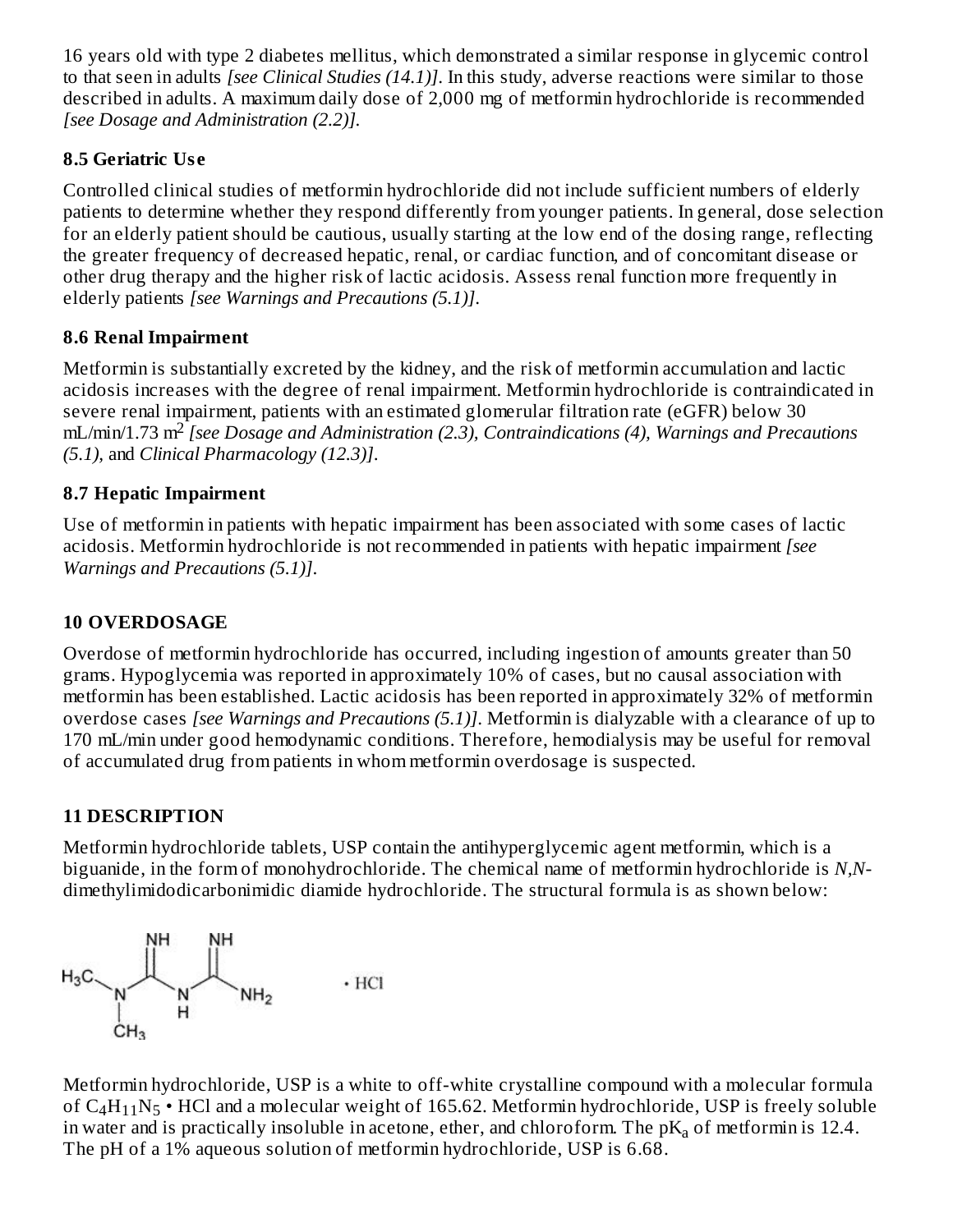Metformin hydrochloride Tablets, USP contains 500 mg, 850 mg, or 1,000 mg of metformin HCl, USP. Each tablet contains the inactive ingredients povidone, microcrystalline cellulose, croscarmellose sodium and magnesium stearate. In addition, the coating for the 500 mg, 850 mg, and 1,000 mg tablets contain polyethylene glycol, polyvinyl alcohol, titanium dioxide, talc, gum acacia, maltodextrin, propylene glycol and natural flavors.

# **12 CLINICAL PHARMACOLOGY**

# **12.1 Mechanism of Action**

Metformin is an antihyperglycemic agent which improves glucose tolerance in patients with type 2 diabetes mellitus, lowering both basal and postprandial plasma glucose. Metformin decreases hepatic glucose production, decreases intestinal absorption of glucose, and improves insulin sensitivity by increasing peripheral glucose uptake and utilization. With metformin therapy, insulin secretion remains unchanged while fasting insulin levels and day-long plasma insulin response may decrease.

# **12.3 Pharmacokinetics**

# *Absorption*

The absolute bioavailability of a metformin hydrochloride 500 mg tablet given under fasting conditions is approximately 50% to 60%. Studies using single oral doses of metformin hydrochloride 500 mg to 1,500 mg and 850 mg to 2,550 mg, indicate that there is a lack of dose proportionality with increasing doses, which is due to decreased absorption rather than an alteration in elimination. At usual clinical doses and dosing schedules of metformin hydrochloride, steady-state plasma concentrations of metformin are reached within 24 to 48 hours and are generally  $\leq 1$  mcg/mL.

Following a single oral dose of metformin hydrochloride extended-release tablets,  $\mathsf{C}_{\max}$  is achieved with a median value of 7 hours and a range of 4 to 8 hours. Peak plasma levels are approximately 20% lower compared to the same dose of metformin hydrochloride tablets, however, the extent of absorption (as measured by AUC) is comparable to metformin hydrochloride tablets.

At steady-state, the AUC and  $\mathsf{C}_{\max}$  are less than dose proportional for metformin hydrochloride extended-release tablets within the range of 500 mg to 2,000 mg administered once daily. Peak plasma levels are approximately  $0.6$ ,  $1.1$ ,  $1.4$  and  $1.8$  mcg/mL for 500, 1000, 1500, and 2000 mg once-daily doses, respectively. The extent of metformin absorption (as measured by AUC) from metformin hydrochloride extended-release tablets at a 2,000 mg once-daily dose is similar to the same total daily dose administered as metformin hydrochloride tablets 1,000 mg twice daily. After repeated administration of metformin hydrochloride extended-release tablets, metformin did not accumulate in plasma.

*Effect of food:* Food decreases the extent of absorption and slightly delays the absorption of metformin, as shown by approximately a 40% lower mean peak plasma concentration (C $_{\rm max}$ ), a 25% lower area under the plasma concentration versus time curve (AUC), and a 35-minute prolongation of time to peak plasma concentration (T $_{\rm max}$ ) following administration of a single 850 mg tablet of metformin hydrochloride with food, compared to the same tablet strength administered fasting.

Although the extent of metformin absorption (as measured by AUC) from the metformin hydrochloride extended-release tablet increased by approximately 50% when given with food, there was no effect of food on  ${\sf C}_{\max}$  and  ${\sf T}_{\max}$  of metformin. Both high and low fat meals had the same effect on the pharmacokinetics of metformin hydrochloride extended-release tablets.

# *Distribution*

The apparent volume of distribution (V/F) of metformin following single oral doses of metformin hydrochloride 850 mg averaged 654 ± 358 L. Metformin is negligibly bound to plasma proteins. Metformin partitions into erythrocytes, most likely as a function of time.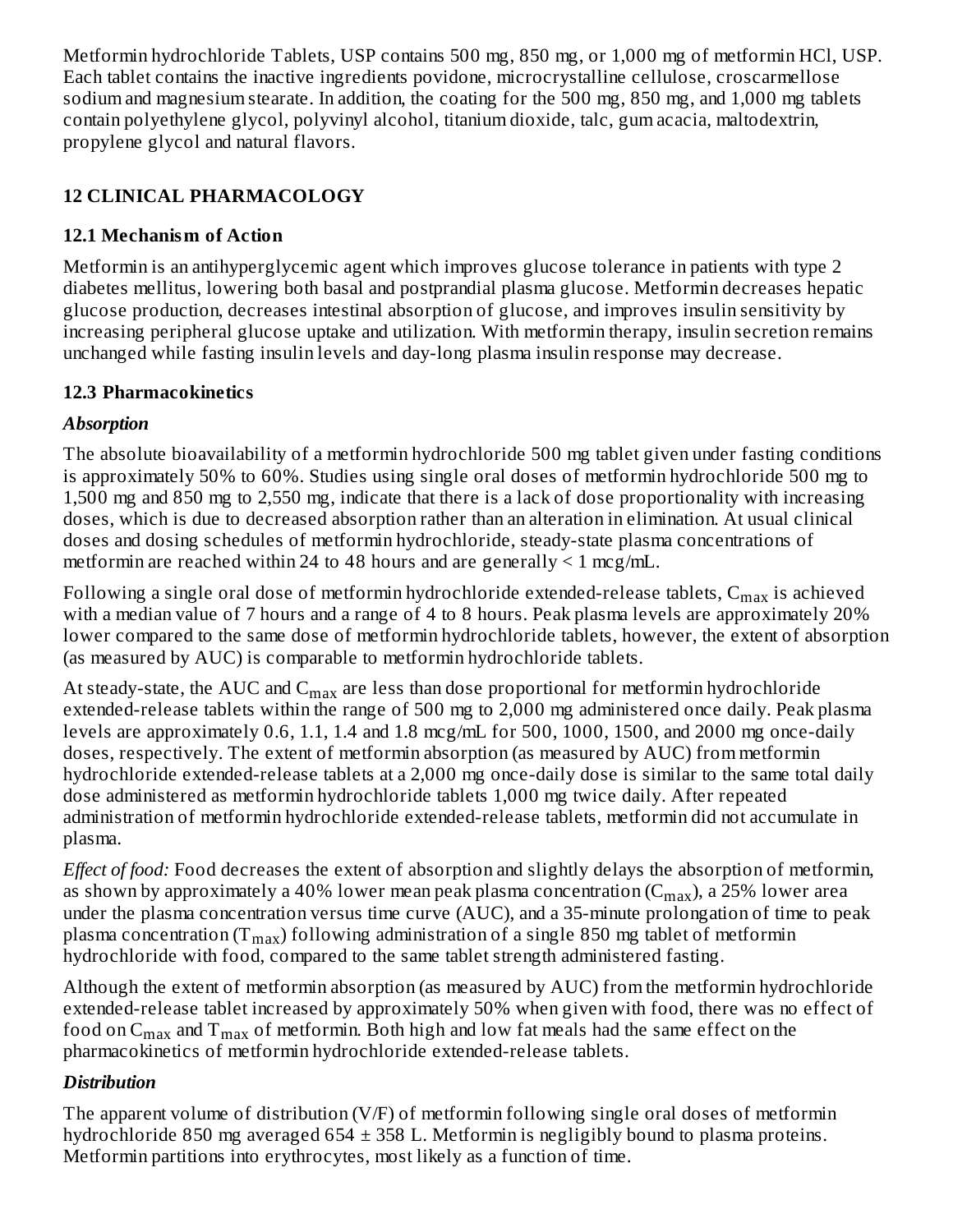### *Metabolism*

Intravenous single-dose studies in normal subjects demonstrate that metformin is excreted unchanged in the urine and does not undergo hepatic metabolism (no metabolites have been identified in humans) nor biliary excretion.

#### *Elimination*

Renal clearance (see Table 4) is approximately 3.5 times greater than creatinine clearance, which indicates that tubular secretion is the major route of metformin elimination. Following oral administration, approximately 90% of the absorbed drug is eliminated via the renal route within the first 24 hours, with a plasma elimination half-life of approximately 6.2 hours. In blood, the elimination halflife is approximately 17.6 hours, suggesting that the erythrocyte mass may be a compartment of distribution.

#### **Specific Populations**

#### *Renal Impairment*

In patients with decreased renal function the plasma and blood half-life of metformin is prolonged and the renal clearance is decreased (see Table 3) *[see Dosage and Administration (2.3), Contraindications (4), Warnings and Precautions (5.1)* and *Use in Specific Populations (8.6)]*.

#### *Hepatic Impairment*

No pharmacokinetic studies of metformin have been conducted in patients with hepatic impairment *[see Warnings and Precautions (5.1)* and *Use in Specific Populations (8.7)].*

#### *Geriatrics*

Limited data from controlled pharmacokinetic studies of metformin hydrochloride in healthy elderly subjects suggest that total plasma clearance of metformin is decreased, the half-life is prolonged, and  $\mathsf{C}_{\max}$  is increased, compared to healthy young subjects. It appears that the change in metformin pharmacokinetics with aging is primarily accounted for by a change in renal function (see Table 4) *[see Warnings and Precautions (5.1)* and *Use in Specific Populations (8.5)]*.

#### **Table 4: Select Mean (±S.D.) Metformin Pharmacokinetic Parameters Following Single or Multiple Oral Dos es of Metformin Hydrochloride**

| <b>Subject Groups:</b>                                                                                                                                                                                   |                            |                   |                        |
|----------------------------------------------------------------------------------------------------------------------------------------------------------------------------------------------------------|----------------------------|-------------------|------------------------|
| <b>Metformin</b>                                                                                                                                                                                         | $C_{\rm max}$ <sub>b</sub> | $T_{max}$ c       | <b>Renal Clearance</b> |
| Hydrochloride dose <sup>a</sup>                                                                                                                                                                          | (mcg/mL)                   | (hrs)             | (mL/min)               |
| (number of subjects)                                                                                                                                                                                     |                            |                   |                        |
| <b>Healthy, nondiabetic</b>                                                                                                                                                                              |                            |                   |                        |
| adults:                                                                                                                                                                                                  |                            |                   |                        |
|                                                                                                                                                                                                          |                            | $2.75 (\pm 0.81)$ | 600 $(\pm 132)$        |
| 500 mg single-dose (24) $\begin{bmatrix} 1.03 \text{ } (\pm 0.33) \\ 0.38 \text{ } \end{bmatrix}$<br>850 mg single-dose (74) <sup>d</sup> 1.60 (±0.38) 850 mg single-dose (74) <sup>d</sup> 2.01 (±0.42) |                            | 2.64 $(\pm 0.82)$ | 552 $(\pm 139)$        |
| 850 mg three times daily                                                                                                                                                                                 |                            | 1.79 $(\pm 0.94)$ | 642 $(\pm 173)$        |
| for 19 doses <sup>e</sup> (9)                                                                                                                                                                            |                            |                   |                        |
| <b>Adults with type 2</b>                                                                                                                                                                                |                            |                   |                        |
| diabetes mellitus:                                                                                                                                                                                       |                            |                   |                        |
| $850$ mg single-dose $(23)$                                                                                                                                                                              | 1.48 $(\pm 0.5)$           | 3.32 $(\pm 1.08)$ | 491 $(\pm 138)$        |
| 850 mg three times daily                                                                                                                                                                                 | 1.90 $(\pm 0.62)$          | $2.01 (\pm 1.22)$ | 550 $(\pm 160)$        |
| for 19 doses <sup>e</sup> (9)                                                                                                                                                                            |                            |                   |                        |
| Elderly <sup>f</sup> , healthy                                                                                                                                                                           |                            |                   |                        |
| nondiabetic adults:                                                                                                                                                                                      | $2.45 (\pm 0.70)$          | $2.71 (\pm 1.05)$ | 412 $(\pm 98)$         |
| 850 mg single-dose (12)                                                                                                                                                                                  |                            |                   |                        |
| <b>Renal-impaired adults:</b>                                                                                                                                                                            |                            |                   |                        |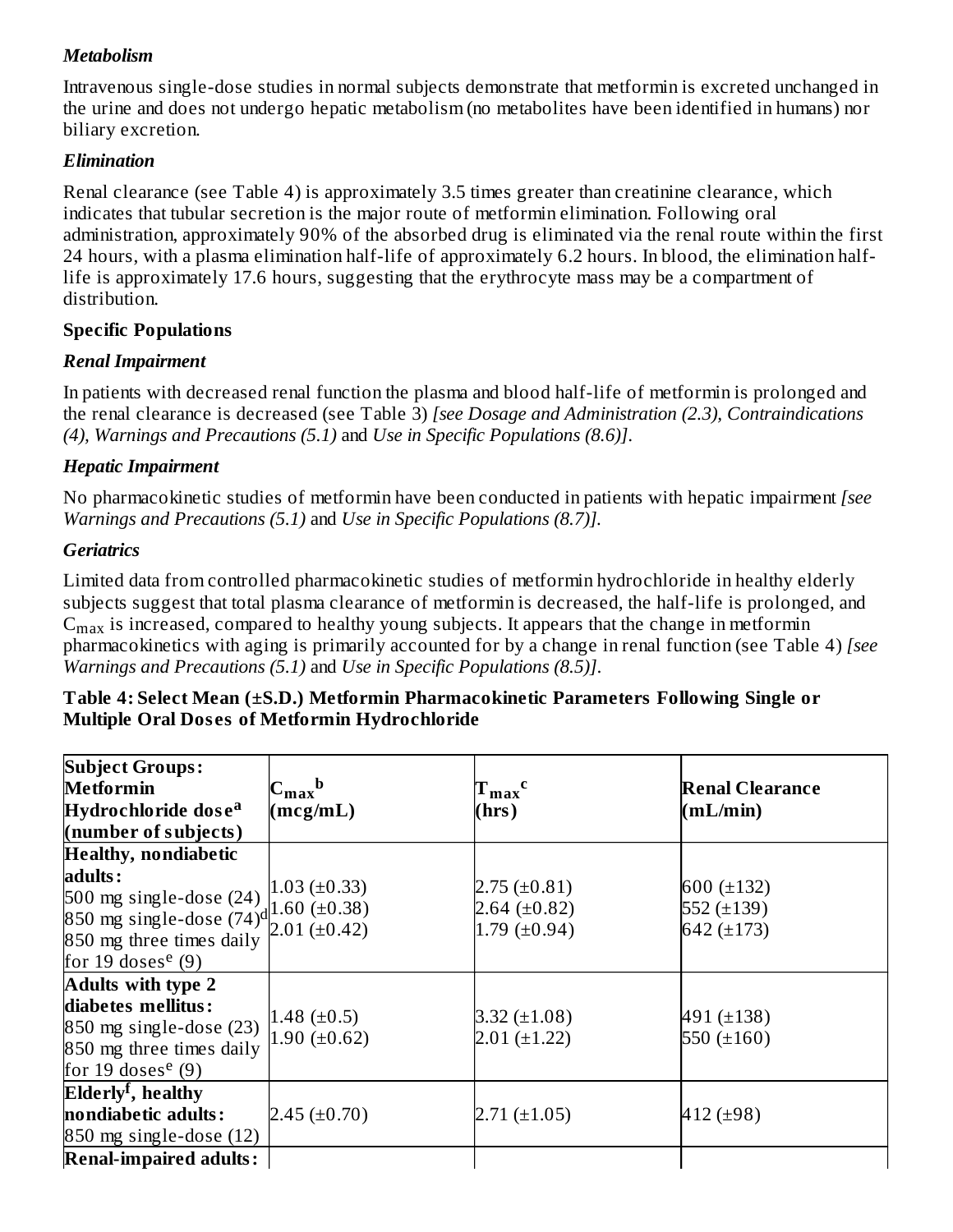| 850 mg single-dose<br><b>Mild</b> ( $CL_{cr}$ <sup>g</sup> 61 mL/min to 1.86 (±0.52)<br>90 mL/min $(5)$<br><b>Moderate</b> ( $CL_{cr}$ 31<br>mL/min to 60 mL/min) $(4)$<br>Severe $CL_{cr}$ 10 mL/min<br>to 30 $mL/min(6)$                                                                                                                                 | $4.12 (\pm 1.83)$<br>3.93 $(\pm 0.92)$ | 3.20 $(\pm 0.45)$<br>$3.75 \ (\pm 0.50)$<br>$4.01 (\pm 1.10)$ | 384 (±122)<br>$108 (\pm 57)$<br>130 $(\pm 90)$ |  |
|------------------------------------------------------------------------------------------------------------------------------------------------------------------------------------------------------------------------------------------------------------------------------------------------------------------------------------------------------------|----------------------------------------|---------------------------------------------------------------|------------------------------------------------|--|
| <sup>a</sup> All doses given fasting except the first 18 doses of the multiple-dose studies<br>$\mathsf{P}$ Peak plasma concentration                                                                                                                                                                                                                      |                                        |                                                               |                                                |  |
| $\epsilon$ Time to peak plasma concentration                                                                                                                                                                                                                                                                                                               |                                        |                                                               |                                                |  |
| $\mu$ Combined results (average means) of five studies: mean age 32 years (range 23 to 59 years)<br><sup>e</sup> Kinetic study done following dose 19, given fasting<br>$\sharp$ Elderly subjects, mean age 71 years (range 65 to 81 years)<br><sup>8</sup> CL <sub>cr</sub> = creatinine clearance normalized to body surface area of 1.73 m <sup>2</sup> |                                        |                                                               |                                                |  |
|                                                                                                                                                                                                                                                                                                                                                            |                                        |                                                               |                                                |  |

# *Pediatrics*

After administration of a single oral metformin hydrochloride 500 mg tablet with food, geometric mean metformin C $_{\rm max}$  and AUC differed less than 5% between pediatric type 2 diabetic patients (12 to 16 years of age) and gender- and weight-matched healthy adults (20 to 45 years of age), all with normal renal function.

#### *Gender*

Metformin pharmacokinetic parameters did not differ significantly between normal subjects and patients with type 2 diabetes mellitus when analyzed according to gender (males=19, females=16).

#### *Race*

No studies of metformin pharmacokinetic parameters according to race have been performed.

#### **Drug Interactions** *In Vivo Assessment of Drug Interactions*

#### **Table 5: Effect of Co-administered Drug on Plasma Metformin Systemic Exposure**

| Co-adminis tered<br>Drug                                                | Dose of Co-<br>adminis tered Drug* Metformin*                                                    | Dose of             | <b>Geometric Mean Ratio (ratio</b><br>$\!$ with/without <code>co-adminis</code> tered<br>drug) No Effect = $1.00$ |                                         |                   |
|-------------------------------------------------------------------------|--------------------------------------------------------------------------------------------------|---------------------|-------------------------------------------------------------------------------------------------------------------|-----------------------------------------|-------------------|
|                                                                         |                                                                                                  |                     |                                                                                                                   | $\mathbf A \mathbf U \mathbf C^\dagger$ | $C_{\text{max}}$  |
|                                                                         | No dosing adjustments required for the following:                                                |                     |                                                                                                                   |                                         |                   |
| Glyburide                                                               | 5 mg                                                                                             | 850 mg              | metformin                                                                                                         | $0.91^{\ddagger}$                       | $0.93^{\ddagger}$ |
| Furosemide                                                              | 40 mg                                                                                            | 850 mg              | metformin                                                                                                         | $1.09^{\ddagger}$                       | $1.22^{\ddagger}$ |
| Nifedipine                                                              | $10 \text{ mg}$                                                                                  | 850 mg              | metformin                                                                                                         | 1.16                                    | 1.21              |
| Propranolol                                                             | 40 mg                                                                                            | 850 mg              | metformin                                                                                                         | 0.90                                    | 0.94              |
| Ibuprofen                                                               | 400 mg                                                                                           | 850 mg              | metformin                                                                                                         | $1.05^{\ddagger}$                       | $1.07^{\ddagger}$ |
|                                                                         | Cationic drugs eliminated by renal tubular secretion may reduce metformin elimination [see       |                     |                                                                                                                   |                                         |                   |
|                                                                         | Warnings and Precautions (5.1) and Drug Interactions (7).]                                       |                     |                                                                                                                   |                                         |                   |
| Cimetidine                                                              | $400$ mg                                                                                         | 850 mg              | metformin                                                                                                         | 1.40                                    | 1.61              |
|                                                                         | Carbonic anhydrase inhibitors may cause metabolic acidosis [see Warnings and Precautions $(5.1)$ |                     |                                                                                                                   |                                         |                   |
| and Drug Interactions (7).]                                             |                                                                                                  |                     |                                                                                                                   |                                         |                   |
| Topiramate                                                              | $100 \text{ mg}^{\frac{5}{3}}$                                                                   | 500 mg <sup>§</sup> | metformin                                                                                                         | 1.25 <sup>§</sup>                       | 1.17              |
| $^*$ All metformin and co-administered drugs were given as single-doses |                                                                                                  |                     |                                                                                                                   |                                         |                   |
| $\uparrow$ AUC = AUC(INF)                                               |                                                                                                  |                     |                                                                                                                   |                                         |                   |
| $\sharp$ Ratio of arithmetic means                                      |                                                                                                  |                     |                                                                                                                   |                                         |                   |

 $\frac{1}{8}$  At steady-state with topiramate 100 mg every 12 hours and metformin 500 mg every 12 hours; AUC = AUC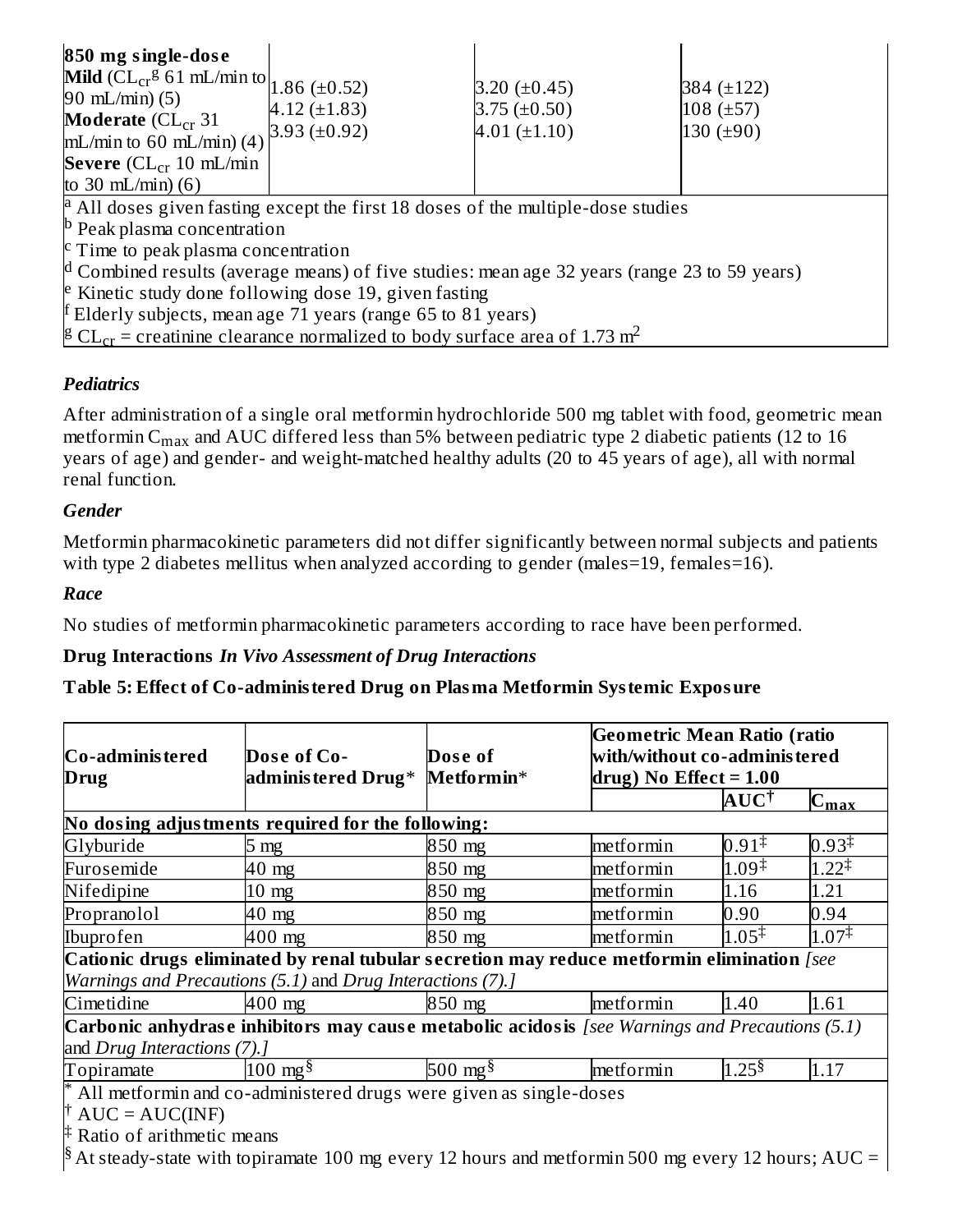| Co-adminis tered<br>Drug                                           | Dose of<br>Co-adminis tered                                            | Dose of<br>Metformin* | Geometric Mean Ratio<br>(ratio with/without metformin)<br>No Effect = $1.00$ |                          |                     |  |
|--------------------------------------------------------------------|------------------------------------------------------------------------|-----------------------|------------------------------------------------------------------------------|--------------------------|---------------------|--|
|                                                                    | $Drug*$                                                                |                       |                                                                              | $\mathbf{AUC}^{\dagger}$ | $C_{\rm max}$       |  |
|                                                                    | No dosing adjustments required for the following:                      |                       |                                                                              |                          |                     |  |
| Glyburide                                                          | $5 \text{ mg}$                                                         | 850 mg                | glyburide                                                                    | $0.78^{\ddagger}$        | $0.63^{\ddagger}$   |  |
| Furosemide                                                         | $40 \text{ mg}$                                                        | 850 mg                | furosemide                                                                   | $0.87^{\ddagger}$        | $0.69^{\ddagger}$   |  |
| Nifedipine                                                         | $10 \text{ mg}$                                                        | 850 mg                | nifedipine                                                                   | $1.10^{8}$               | 1.08                |  |
| Propranolol                                                        | 40 mg                                                                  | 850 mg                | propranolol                                                                  | 1.01 <sup>§</sup>        | 1.02                |  |
| Ibuprofen                                                          | 400 mg                                                                 | 850 mg                | ibuprofen                                                                    | 0.97                     | $1.01$ <sup>¶</sup> |  |
| Cimetidine                                                         | $400$ mg                                                               | 850 mg                | cimetidine                                                                   | $0.95^{\$}$              | 1.01                |  |
|                                                                    | $^*$ All metformin and coadministered drugs were given as single-doses |                       |                                                                              |                          |                     |  |
| $\uparrow$ AUC = AUC(INF) unless otherwise noted                   |                                                                        |                       |                                                                              |                          |                     |  |
| $\sharp$ Ratio of arithmetic means, p-value of difference $< 0.05$ |                                                                        |                       |                                                                              |                          |                     |  |
| $\frac{1}{2}$ AUC <sub>(0-24 hr)</sub> reported                    |                                                                        |                       |                                                                              |                          |                     |  |
| Ratio of arithmetic means                                          |                                                                        |                       |                                                                              |                          |                     |  |

#### **Table 6: Effect of Metformin on Co-administered Drug Systemic Exposure**

# **13 NONCLINICAL TOXICOLOGY**

#### **13.1 Carcinogenesis, Mutagenesis, Impairment of Fertility**

Long-term carcinogenicity studies have been performed in rats (dosing duration of 104 weeks) and mice (dosing duration of 91 weeks) at doses up to and including 900 mg/kg/day and 1,500 mg/kg/day, respectively. These doses are both approximately 3 times the maximum recommended human daily dose of 2,550 mg based on body surface area comparisons. No evidence of carcinogenicity with metformin was found in either male or female mice. Similarly, there was no tumorigenic potential observed with metformin in male rats. There was, however, an increased incidence of benign stromal uterine polyps in female rats treated with 900 mg/kg/day.

There was no evidence of a mutagenic potential of metformin in the following *in vitro* tests: Ames test (*S. typhimurium*), gene mutation test (mouse lymphoma cells), or chromosomal aberrations test (human lymphocytes). Results in the *in vivo* mouse micronucleus test were also negative.

Fertility of male or female rats was unaffected by metformin when administered at doses as high as 600 mg/kg/day, which is approximately 2 times the maximum recommended human daily dose of 2,550 mg based on body surface area comparisons.

# **14 CLINICAL STUDIES**

# **14.1 Metformin Hydrochloride Tablets**

#### Adult Clinical Studies

A double-blind, placebo-controlled, multicenter US clinical trial involving obese patients with type 2 diabetes mellitus whose hyperglycemia was not adequately controlled with dietary management alone (baseline fasting plasma glucose [FPG] of approximately 240 mg/dL) was conducted. Patients were treated with metformin hydrochloride (up to 2,550 mg/day) or placebo for 29 weeks. The results are presented in Table 7.

# **Table 7: Mean Change in Fasting Plasma Glucos e and HbA1c at Week 29**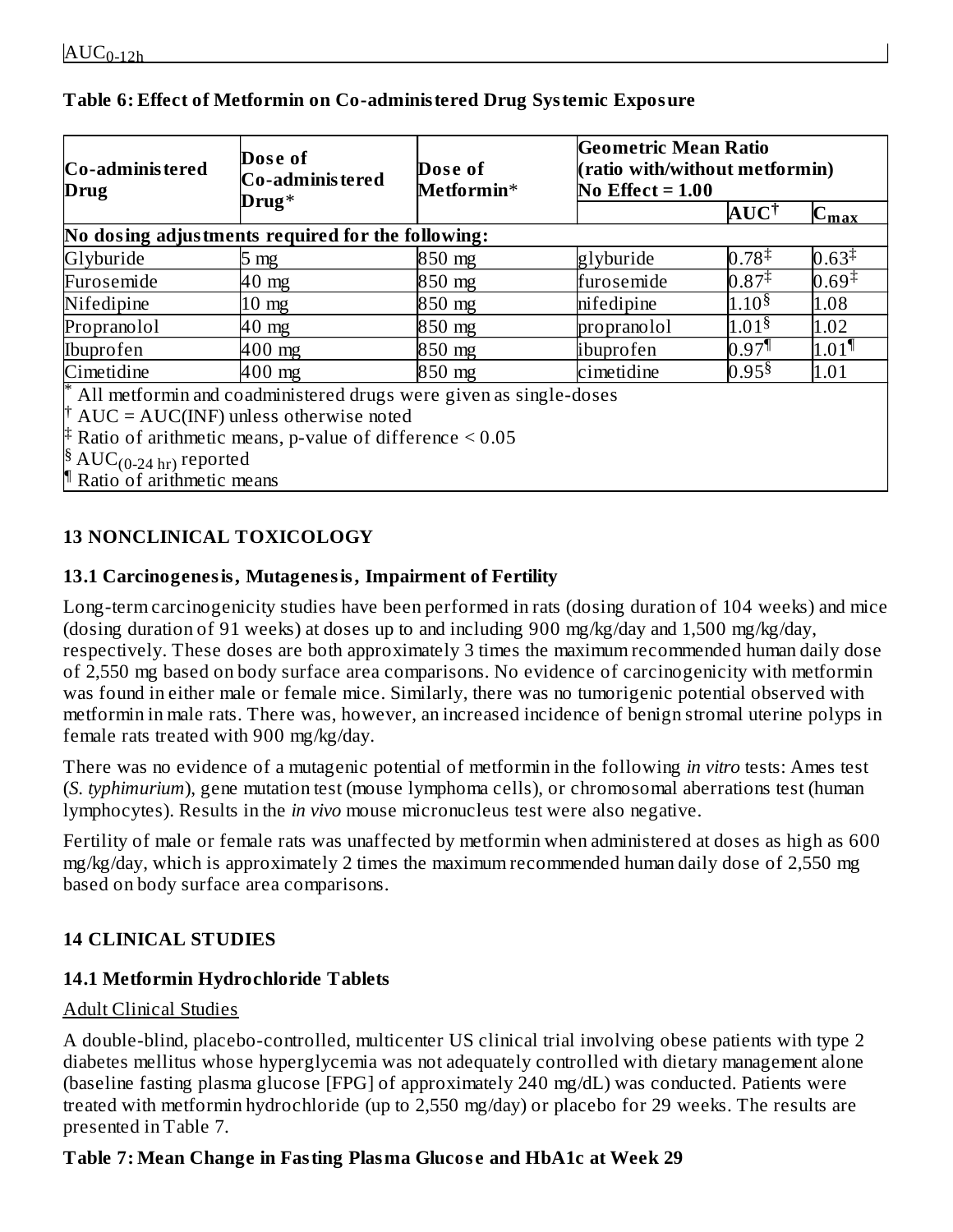# **Comparing Metformin Hydrochloride vs. Placebo in Patients with Type 2**

#### **Diabetes Mellitus**

|                                                                     | Metformin Hydrochloride<br>$(n=141)$ | <b>Placebo</b><br>$(n=145)$ | <b>p</b> -Value |
|---------------------------------------------------------------------|--------------------------------------|-----------------------------|-----------------|
| FPG(mg/dL)<br><b>Baseline</b><br>Change at FINAL VISIT              | 241.5<br>$-53.0$                     | 237.7<br>6.3                | $NS*$<br>0.001  |
| Hemoglobin $A_{1c}$ (%)<br><b>Baseline</b><br>Change at FINAL VISIT | 8.4<br>$-1.4$                        | 8.2<br>0.4                  | $NS*$<br>0.001  |
| * Not statistically significant                                     |                                      |                             |                 |

Mean baseline body weight was 201 lbs and 206 lbs in the metformin hydrochloride and placebo arms, respectively. Mean change in body weight from baseline to week 29 was -1.4 lbs and -2.4 lbs in the metformin hydrochloride and placebo arms, respectively. A 29-week, double-blind, placebo-controlled study of metformin hydrochloride and glyburide, alone and in combination, was conducted in obese patients with type 2 diabetes mellitus who had failed to achieve adequate glycemic control while on maximum doses of glyburide (baseline FPG of approximately 250 mg/dL). Patients randomized to the combination arm started therapy with metformin hydrochloride 500 mg and glyburide 20 mg. At the end of each week of the first 4 weeks of the trial, these patients had their dosages of metformin hydrochloride increased by 500 mg if they had failed to reach target fasting plasma glucose. After week 4, such dosage adjustments were made monthly, although no patient was allowed to exceed metformin hydrochloride 2,500 mg. Patients in the metformin hydrochloride only arm (metformin plus placebo) discontinued glyburide and followed the same titration schedule. Patients in the glyburide arm continued the same dose of glyburide. At the end of the trial, approximately 70% of the patients in the combination group were taking metformin hydrochloride 2,000 mg/glyburide 20 mg or metformin hydrochloride 2,500 mg/glyburide 20 mg. The results are displayed in Table 8.

**Table 8: Mean Change in Fasting Plasma Glucos e and HbA1c at Week 29**

**Comparing Metformin Hydrochloride/Glyburide (Comb) vs. Glyburide (Glyb)**

**vs. Metformin Hydrochloride (MET): in Patients with Type 2 Diabetes Mellitus**

**with Inadequate Glycemic Control on Glyburide**

|                                                                                                | Comb             |                   | <b>MET</b>      | p-Values               |                       |                              |
|------------------------------------------------------------------------------------------------|------------------|-------------------|-----------------|------------------------|-----------------------|------------------------------|
|                                                                                                | $(n=213)$        | Glyb<br>$(n=209)$ | $(n=210)$       | <b>Glyb</b> vs<br>Comb | <b>MET</b> vs<br>Comb | <b>MET</b> vs<br><b>Glyb</b> |
| <b>Fasting Plasma</b><br>Glucose (mg/dL)<br><b>Baseline</b><br>Change at FINAL<br><b>VISIT</b> | 250.5<br>$-63.5$ | 247.5<br>13.7     | 253.9<br>$-0.9$ | $NS*$<br>0.001         | $NS^*$<br>0.001       | $NS*$<br>0.025               |
| Hemoglobin $A_{1c}$ (%)                                                                        |                  |                   |                 |                        |                       |                              |
| <b>Baseline</b>                                                                                | 8.8              | 8.5               | 8.9             | $NS^*$                 | $NS^*$                | 0.007                        |
| Change at FINAL                                                                                | $-1.7$           | 0.2               | $-0.4$          | 0.001                  | 0.001                 | 0.001                        |
| VISIT                                                                                          |                  |                   |                 |                        |                       |                              |
| * Not statistically significant                                                                |                  |                   |                 |                        |                       |                              |

Mean baseline body weight was 202 lbs, 203 lbs, and 204 lbs in the metformin hydrochloride/glyburide, glyburide, and metformin hydrochloride arms, respectively. Mean change in body weight from baseline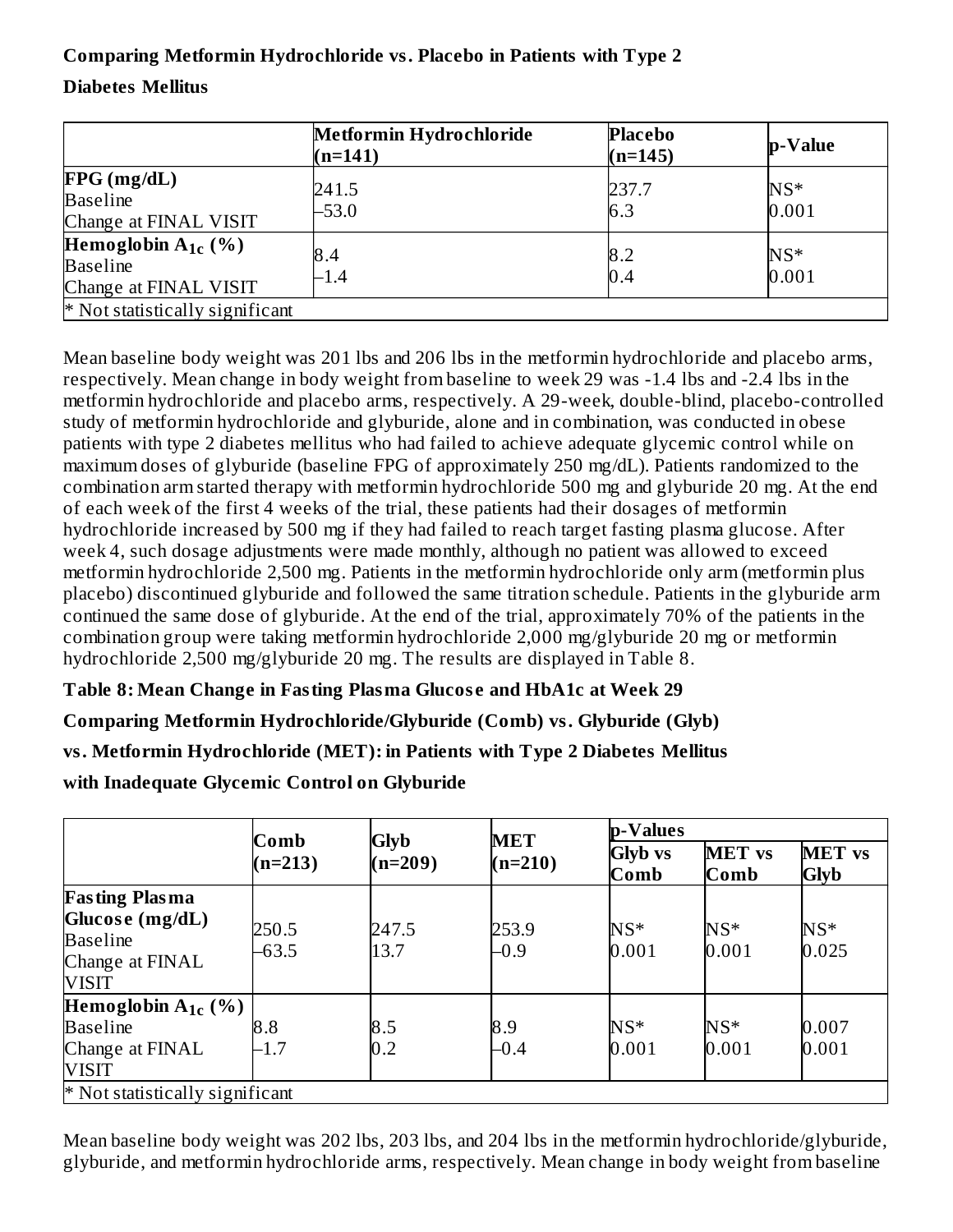to week 29 was 0.9 lbs, -0.7 lbs, and -8.4 lbs in the metformin hydrochloride/glyburide, glyburide, and metformin hydrochloride arms, respectively.

Pediatric Clinical Studies

A double-blind, placebo-controlled study in pediatric patients aged 10 to 16 years with type 2 diabetes mellitus (mean FPG 182.2 mg/dL), treatment with metformin hydrochloride (up to 2,000 mg/day) for up to 16 weeks (mean duration of treatment 11 weeks) was conducted. The results are displayed in Table 9.

# **Table 9: Mean Change in Fasting Plasma Glucos e at Week 16 Comparing**

# **Metformin Hydrochloride vs Placebo in Pediatric Patients with Type 2 a**

**Diabetes Mellitus**

|                                                                  | Metformin Hydrochloride                                                | <b>Placebo</b>            | <b>p</b> -Value |
|------------------------------------------------------------------|------------------------------------------------------------------------|---------------------------|-----------------|
| FPG(mg/dL)<br><b>Baseline</b><br>Change at FINAL<br><b>VISIT</b> | $(n=37)$<br>162.4<br>$-42.9$                                           | $(n=36)$<br>192.3<br>21.4 | < 0.001         |
|                                                                  | <b>a</b> Pediatric patients mean age 13.8 years (range 10 to 16 years) |                           |                 |

Mean baseline body weight was 205 lbs and 189 lbs in the metformin hydrochloride and placebo arms, respectively. Mean change in body weight from baseline to week 16 was -3.3 lbs and -2.0 lbs in the metformin hydrochloride and placebo arms, respectively.

# **16 HOW SUPPLIED/STORAGE AND HANDLING**

#### **16.1 How Supplied**

Metformin Hydrochloride Tablets USP, **500 mg** are blackberry flavored, white to off-white, round, biconvex, film-coated tablets debossed "IP 218" on obverse and "500" on the reverse.

They are available as follows:

| Bottles of 30:    | NDC 65162-218-03 |
|-------------------|------------------|
| Bottles of 100:   | NDC 65162-218-10 |
| Bottles of 500:   | NDC 65162-218-50 |
| Bottles of 1,000: | NDC 65162-218-11 |

Metformin Hydrochloride Tablets USP, **850 mg** are blackberry flavored, white to off-white, round, biconvex, film-coated tablets debossed "IP 219" on obverse and "850" on the reverse.

They are available as follows:

| Bottles of 30:    | NDC 65162-219-03 |
|-------------------|------------------|
| Bottles of 100:   | NDC 65162-219-10 |
| Bottles of 500:   | NDC 65162-219-50 |
| Bottles of 1,000: | NDC 65162-219-11 |

Metformin Hydrochloride Tablets USP, **1,000 mg** are blackberry flavored, white to off-white, oval, biconvex, bisected, film-coated tablets debossed "IP 220" on obverse and "1000" on the reverse.

They are available as follows:

| Bottles of 30:  | NDC 65162-220-03 |
|-----------------|------------------|
| Bottles of 100: | NDC 65162-220-10 |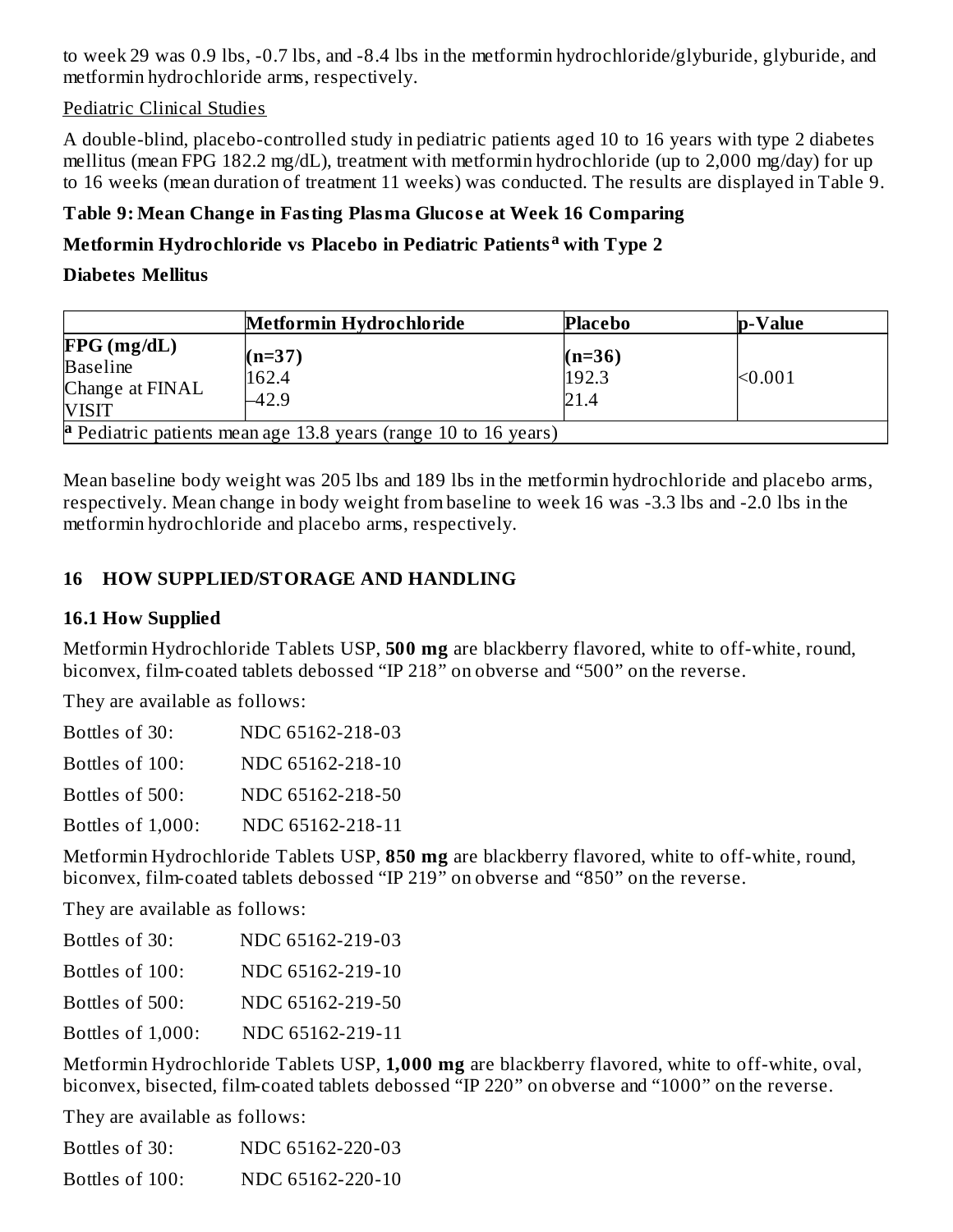| Bottles of 500:   | NDC 65162-220-50 |
|-------------------|------------------|
| Bottles of 1,000: | NDC 65162-220-11 |

#### **16.2 Storage**

Store at 20° to 25°C (68° to 77°F); excursions permitted between 15° to 30°C (59° to 86°F) [see USP Controlled Room Temperature].

Dispense in light-resistant containers.

# **17 PATIENT COUNSELING INFORMATION**

Advise the patient to read the FDA-approved patient labeling (Patient Information).

#### *Lactic Acidosis:*

Explain the risks of lactic acidosis, its symptoms, and conditions that predispose to its development. Advise patients to discontinue metformin hydrochloride tablets immediately and to promptly notify their healthcare provider if unexplained hyperventilation, myalgias, malaise, unusual somnolence or other nonspecific symptoms occur. Counsel patients against excessive alcohol intake and inform patients about importance of regular testing of renal function while receiving metformin hydrochloride tablets. Instruct patients to inform their doctor that they are taking metformin hydrochloride tablets prior to any surgical or radiological procedure, as temporary discontinuation may be required *[see Warnings and Precautions (5.1)].*

#### *Hypoglycemia*

Inform patients that hypoglycemia may occur when metformin hydrochloride tablets are co-administered with oral sulfonylureas and insulin. Explain to patients receiving concomitant therapy the risks of hypoglycemia, its symptoms and treatment, and conditions that predispose to its development *[see Warnings and Precautions (5.3)].*

# *Vitamin B Deficiency: 12*

Inform patients about importance of regular hematological parameters while receiving metformin hydrochloride tablets *[see Warnings and Precautions (5.2)]*.

#### *Females of Reproductive Age:*

Inform females that treatment with metformin hydrochloride tablets may result in ovulation in some premenopausal anovulatory women which may lead to unintended pregnancy *[see Use in Specific Populations (8.3)].*

Distributed by:

#### **Amneal Pharmaceuticals LLC**

Bridgewater, NJ 08807

Rev. 08-2018-03

#### **PATIENT INFORMATION**

#### **Metformin hydrochloride** (met for' min hye"droe klor' ide) **Tablets, USP**

Read the Patient Information that comes with metformin hydrochloride tablets before you start taking it and each time you get a refill. There may be new information. This leaflet does not take the place of talking with your healthcare provider about your medical condition or treatment.

#### **What is the most important information I should know about metformin hydrochloride tablets?**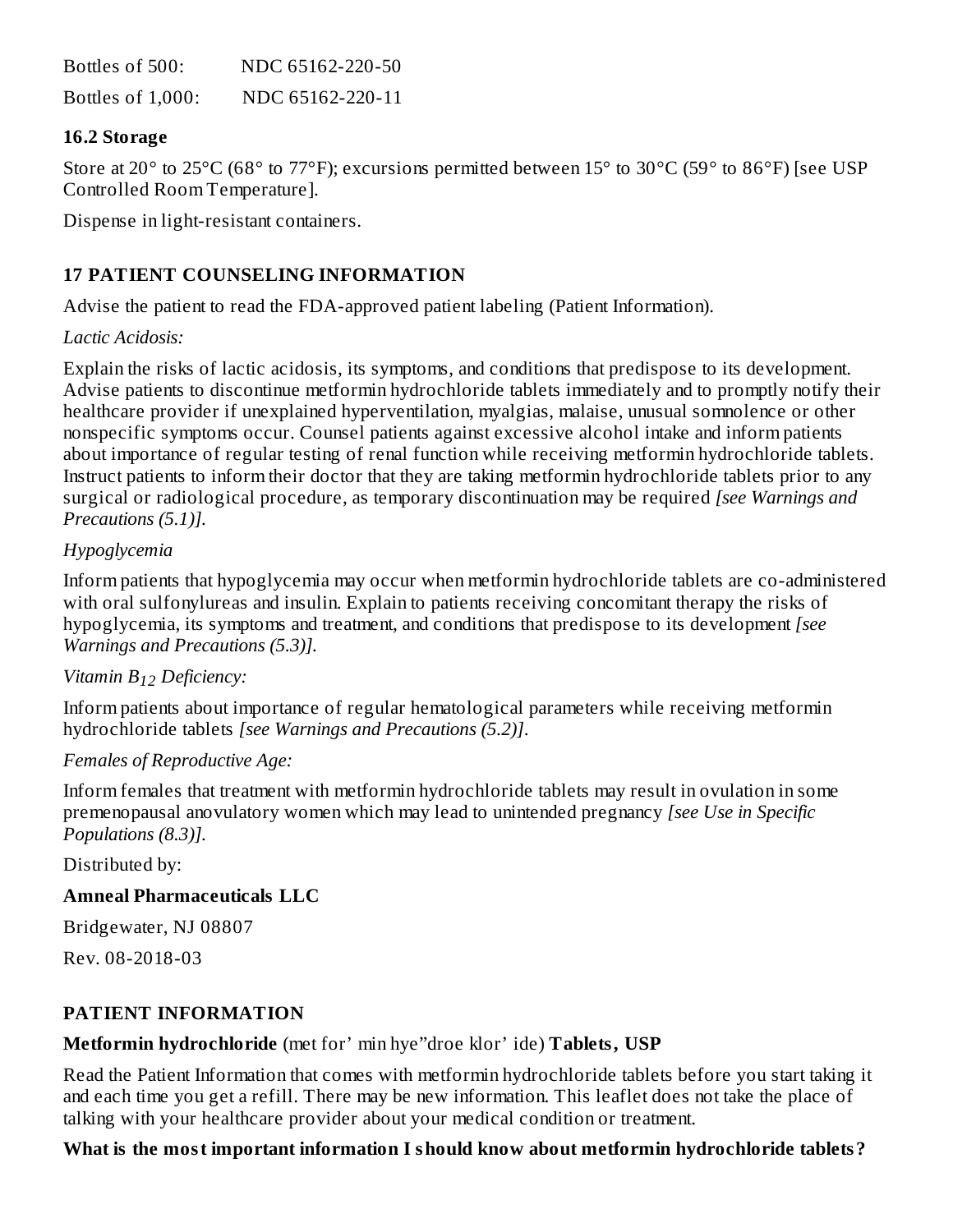### **Serious side effects can happen in people taking metformin hydrochloride tablets, including:**

**Lactic Acidosis:** Metformin hydrochloride, the medicine in metformin hydrochloride tablets can cause a rare, but serious, side effect called lactic acidosis (a build-up of lactic acid in the blood) that can cause death. Lactic acidosis is a medical emergency and must be treated in a hospital.

#### **Stop taking metformin hydrochloride tablets and call your healthcare provider right away if you get any of the following symptoms of lactic acidosis:**

- feel very weak and tired
- have unusual (not normal) muscle pain
- have trouble breathing
- have unusual sleepiness or sleep longer than usual
- have unexplained stomach or intestinal problems with nausea and vomiting, or diarrhea
- feel cold, especially in your arms and legs
- feel dizzy or lightheaded
- have a slow or irregular heartbeat

# **You have a higher chance of getting lactic acidosis if you:**

- have kidney problems. People whose kidneys are not working properly should not take metformin hydrochloride tablets.
- have liver problems.
- have congestive heart failure that requires treatment with medicines.
- drink a lot of alcohol (very often or short-term "binge" drinking).
- get dehydrated (lose a large amount of body fluids). This can happen if you are sick with a fever, vomiting, or diarrhea. Dehydration can also happen when you sweat a lot with activity or exercise and do not drink enough fluids.
- have certain x-ray tests with injectable dyes or contrast agents.
- have surgery.
- have a heart attack, severe infection, or stroke.
- are 80 years of age or older and have not had your kidney function tested.

# **What are metformin hydrochloride tablets?**

- Metformin hydrochloride tablets are prescription medicines that contain metformin hydrochloride. Metformin hydrochloride tablets are used with diet and exercise to help control high blood sugar (hyperglycemia) in adults with type 2 diabetes.
- Metformin hydrochloride tablets are not for people with type 1 diabetes.
- Metformin hydrochloride tablets are not for people with diabetic ketoacidosis (increased ketones in your blood or urine).

Metformin hydrochloride tablets help control your blood sugar in a number of ways. These include helping your body respond better to the insulin it makes naturally, decreasing the amount of sugar your liver makes, and decreasing the amount of sugar your intestines absorb. Metformin hydrochloride tablets do not cause your body to make more insulin.

# **Who should not take metformin hydrochloride tablets?**

Some conditions increase your chance of getting lactic acidosis, or cause other problems if you take this medicine. Most of the conditions listed below can increase your chance of getting lactic acidosis.

# **Do not take metformin hydrochloride tablets if you:**

- have kidney problems
- are allergic to the metformin hydrochloride in metformin hydrochloride tablets or any of the ingredients in metformin hydrochloride tablets. See the end of this leaflet for a complete list of ingredients in metformin hydrochloride tablets.
- are going to get an injection of dye or contrast agents for an x-ray procedure or if you are going to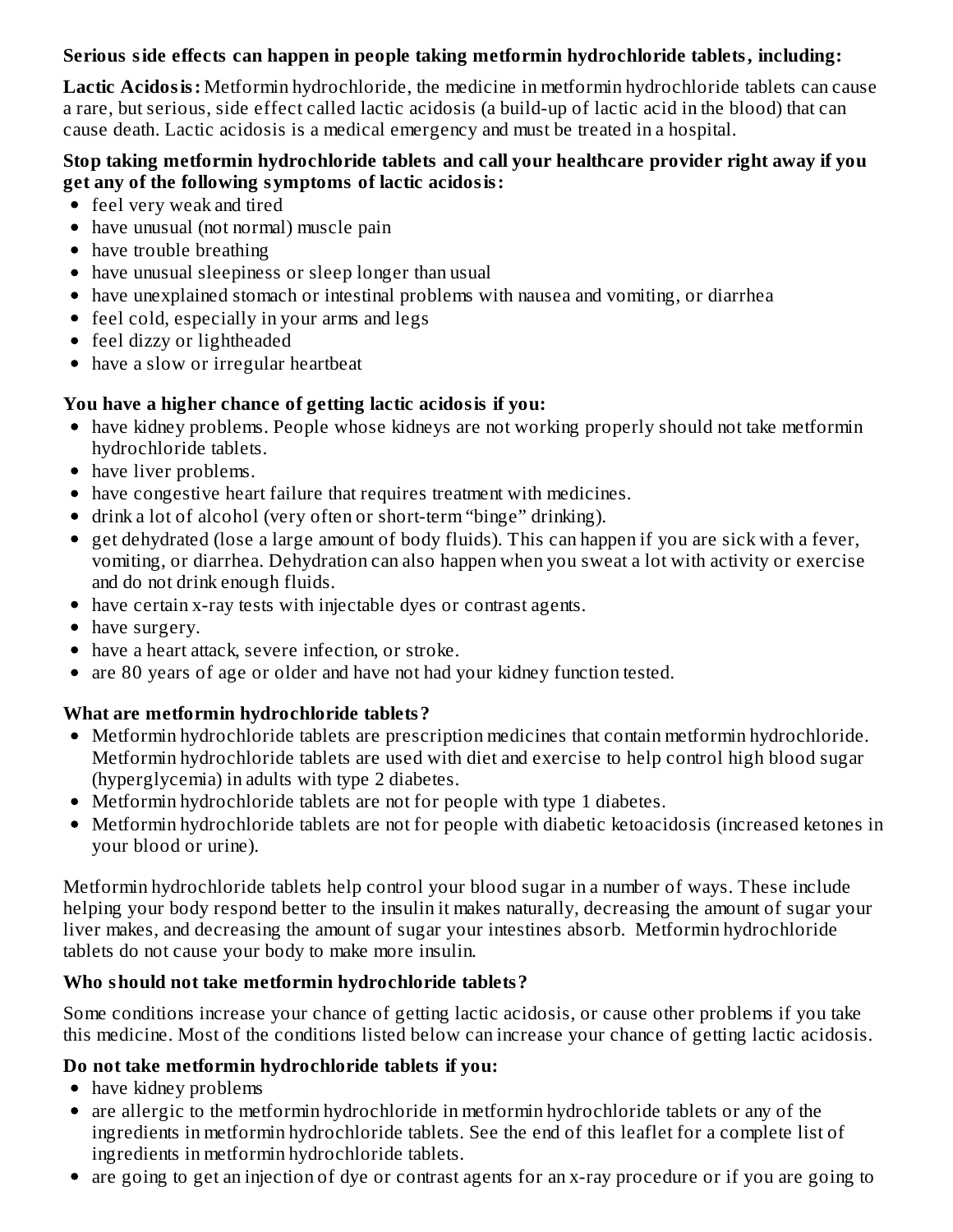have surgery and not able to eat or drink much. In these situations, metformin hydrochloride tablets will need to be stopped for a short time. Talk to your healthcare provider about when you should stop metformin hydrochloride tablets and when you should start metformin hydrochloride tablets again. See "**What is the most important information I should know about metformin hydrochloride tablets?**"

### **What should I tell my healthcare provider before taking metformin hydrochloride tablets?**

Before taking metformin hydrochloride tablets tell your healthcare provider if you:

- have type 1 diabetes. Metformin hydrochloride tablets should not be used to treat people with type 1 diabetes.
- have a history or risk for diabetic ketoacidosis (high levels of certain acids, known as ketones, in the blood or urine). Metformin hydrochloride tablets should not be used for the treatment of diabetic ketoacidosis.
- have kidney problems.
- have liver problems.
- have heart problems, including congestive heart failure.
- are older than 80 years. If you are over 80 years old you should not take metformin hydrochloride tablets unless your kidneys have been checked and they are normal.
- drink alcohol very often, or drink a lot of alcohol in short-term "binge" drinking.
- are taking insulin.
- have any other medical conditions.
- are pregnant or plan to become pregnant. It is not known if metformin hydrochloride tablets will harm your unborn baby. If you are pregnant, talk with your healthcare provider about the best way to control your blood sugar while you are pregnant.
- are breast-feeding or plan to breast-feed. It is not known if metformin hydrochloride passes into your breast milk. Talk with your healthcare provider about the best way to feed your baby while you take metformin hydrochloride tablets.

**Tell your healthcare provider about all the medicines you take,** including prescription and nonprescription medicines, vitamins, and herbal supplements. Know the medicines you take. Keep a list of them to show your healthcare provider and pharmacist when you get a new medicine.

Metformin hydrochloride tablets may affect the way other medicines work, and other medicines may affect how metformin hydrochloride tablet works.

# **Can metformin hydrochloride tablets be us ed in children?**

Metformin hydrochloride tablets have been shown to effectively lower glucose levels in children (ages 10 to 16 years) with type 2 diabetes. Metformin hydrochloride tablets have not been studied in children younger than 10 years old. Metformin hydrochloride tablets have not been studied in combination with other oral glucose-control medicines or insulin in children. If you have any questions about the use of metformin hydrochloride tablets in children, talk with your doctor or other healthcare provider.

#### **How should I take metformin hydrochloride tablets?**

- Take metformin hydrochloride tablets exactly as your healthcare provider tells you.
- Metformin hydrochloride tablets should be taken with meals to help lessen an upset stomach side effect.
- Swallow metformin hydrochloride tablets whole.
- You may sometimes pass a soft mass in your stools (bowel movement) that looks like metformin hydrochloride tablets.
- When your body is under some types of stress, such as fever, trauma (such as a car accident), infection, or surgery, the amount of diabetes medicine that you need may change. Tell your healthcare provider right away if you have any of these problems.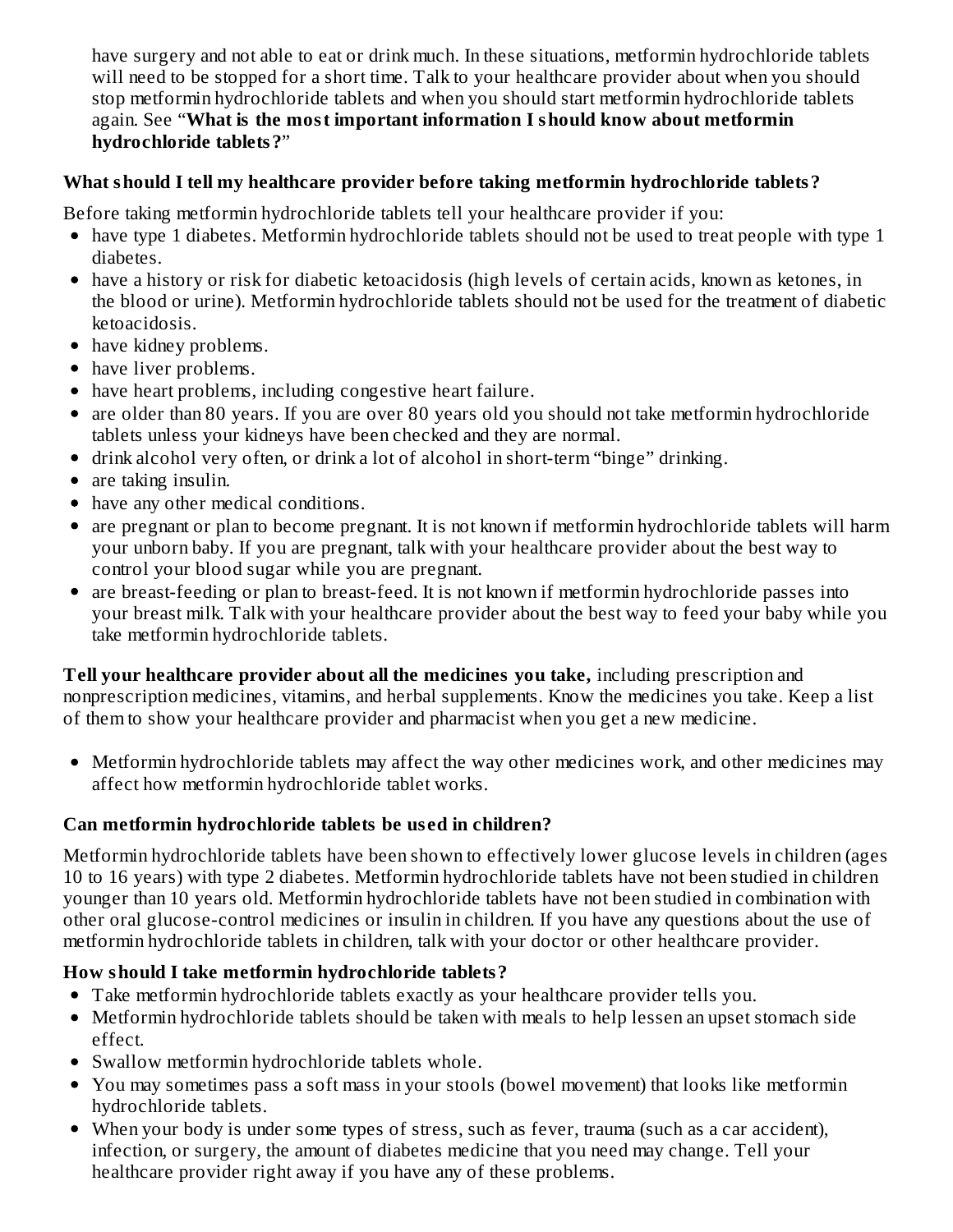- Your healthcare provider should do blood tests to check how well your kidneys are working before and during your treatment with metformin hydrochloride tablets.
- Your healthcare provider will check your diabetes with regular blood tests, including your blood sugar levels and your hemoglobin A1C.
- Follow your healthcare provider's instructions for treating blood sugar that is too low (hypoglycemia). Talk to your healthcare provider if low blood sugar is a problem for you. See "**What are the possible side effects of metformin hydrochloride tablets?**"
- Check your blood sugar as your healthcare provider tells you to.
- Stay on your prescribed diet and exercise program while taking metformin hydrochloride tablets.
- If you miss a dose of metformin hydrochloride tablets, take your next dose as prescribed unless your healthcare provider tells you differently. Do not take an extra dose the next day.
- If you take too much metformin hydrochloride tablets, call your healthcare provider, local Poison Control Center, or go to the nearest hospital emergency room right away.

#### **What should I avoid while taking metformin hydrochloride tablets?**

Do not drink a lot of alcoholic drinks while taking metformin hydrochloride tablets. This means you should not binge drink for short periods, and you should not drink a lot of alcohol on a regular basis. Alcohol can increase the chance of getting lactic acidosis.

#### **What are the side effects of metformin hydrochloride tablets?**

**Lactic acidosis. Metformin, the active ingredient in metformin hydrochloride tablets, can** cause a rare but serious condition called lactic acidosis (a buildup of an acid in the blood) that **can caus e death. Lactic acidosis is a medical emergency and must be treated in the hospital.**

Call your doctor right away if you have any of the following symptoms, which could be signs of lactic acidosis:

- you feel cold in your hands or feet
- you feel dizzy or lightheaded
- you have a slow or irregular heartbeat
- you feel very weak or tired
- you have trouble breathing
- you feel sleepy or drowsy
- you have stomach pains, nausea or vomiting  $\bullet$

Most people who have had lactic acidosis with metformin have other things that, combined with the metformin, led to the lactic acidosis. Tell your doctor if you have any of the following, because you have a higher chance for getting lactic acidosis with metformin hydrochloride tablets if you:

- have severe kidney problems, or your kidneys are affected by certain x-ray tests that use injectable dye
- have liver problems
- drink alcohol very often, or drink a lot of alcohol in short-term "binge" drinking
- get dehydrated (lose a large amount of body fluids). This can happen if you are sick with a fever, vomiting, or diarrhea. Dehydration can also happen when you sweat a lot with activity or exercise and do not drink enough fluids
- have surgery
- have a heart attack, severe infection, or stroke

Common side effects of metformin hydrochloride tablets include diarrhea, nausea, and upset stomach. These side effects generally go away after you take the medicine for a while. Taking your medicine with meals can help reduce these side effects. Tell your doctor if the side effects bother you a lot, last for more than a few weeks, come back after they've gone away, or start later in therapy. You may need a lower dose or need to stop taking the medicine for a short period or for good.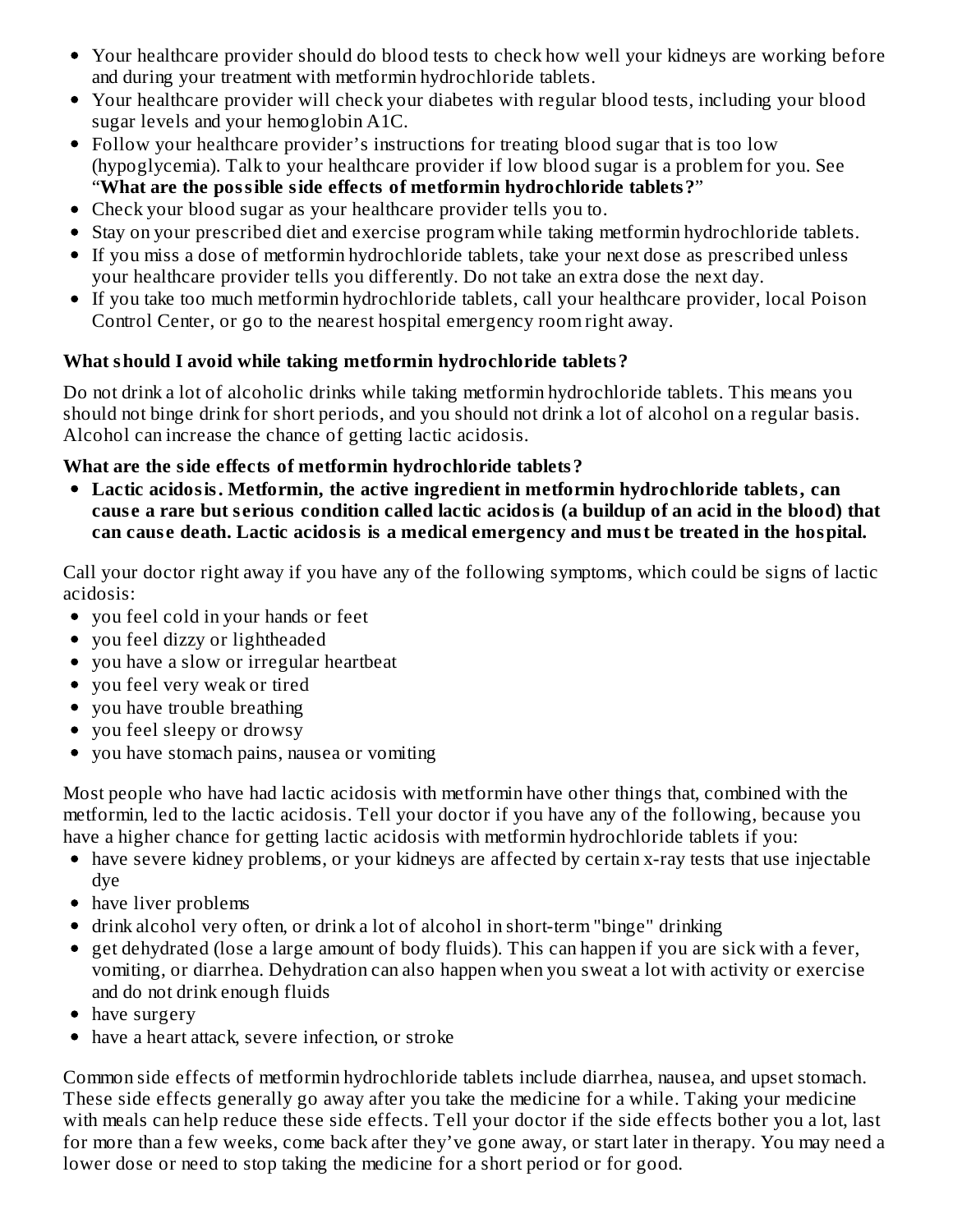About 3 out of every 100 people who take metformin hydrochloride tablets have an unpleasant metallic taste when they start taking the medicine. It lasts for a short time.

Metformin hydrochloride tablets rarely cause hypoglycemia (low blood sugar) by themselves. However, hypoglycemia can happen if you do not eat enough, if you drink alcohol, or if you take other medicines to lower blood sugar.

### **How should I store metformin hydrochloride tablets?**

Store metformin hydrochloride tablets at 68° to 77°F (20° to 25°C).

### **Keep metformin hydrochloride tablets and all medicines out of the reach of children.**

#### **General information about the us e of metformin hydrochloride tablets**

If you have questions or problems, talk with your doctor or other healthcare provider. You can ask your doctor or pharmacist for the information about metformin hydrochloride tablets that is written for healthcare professionals. Medicines are sometimes prescribed for purposes other than those listed in a patient information leaflet. Do not use metformin hydrochloride tablets for a condition for which it was not prescribed. Do not share your medicine with other people.

#### **What are the ingredients of metformin hydrochloride tablets?**

Active ingredients of metformin hydrochloride tablets: metformin hydrochloride, USP.

Inactive ingredients in each tablet of metformin hydrochloride tablets: povidone, microcrystalline cellulose, croscarmellose sodium and magnesium stearate. In addition, the coating for the 500 mg, 850 mg, and 1000 mg tablets contain polyethylene glycol, polyvinyl alcohol, titanium dioxide, talc, gum acacia, maltodextrin, propylene glycol and natural flavors.

#### **What is type 2 diabetes?**

Type 2 diabetes is a condition in which your body does not make enough insulin, and the insulin that your body produces does not work as well as it should. Your body can also make too much sugar. When this happens, sugar (glucose) builds up in the blood. This can lead to serious medical problems.

The main goal of treating diabetes is to lower your blood sugar to a normal level.

High blood sugar can be lowered by diet and exercise, and by certain medicines when necessary.

Talk to your healthcare provider about how to prevent, recognize, and take care of low blood sugar (hypoglycemia), high blood sugar (hyperglycemia), and problems you have because of your diabetes.

All brands listed are the trademarks of their respective owners.

Distributed by:

# **Amneal Pharmaceuticals LLC**

Bridgewater, NJ 08807

Rev. 08-2018-03

# **PRINCIPAL DISPLAY PANEL**

NDC 65162-218-03 Metformin Hydrochloride Tablets USP, 500 mg 30 Tablets Rx only Amneal Pharmaceutical LLC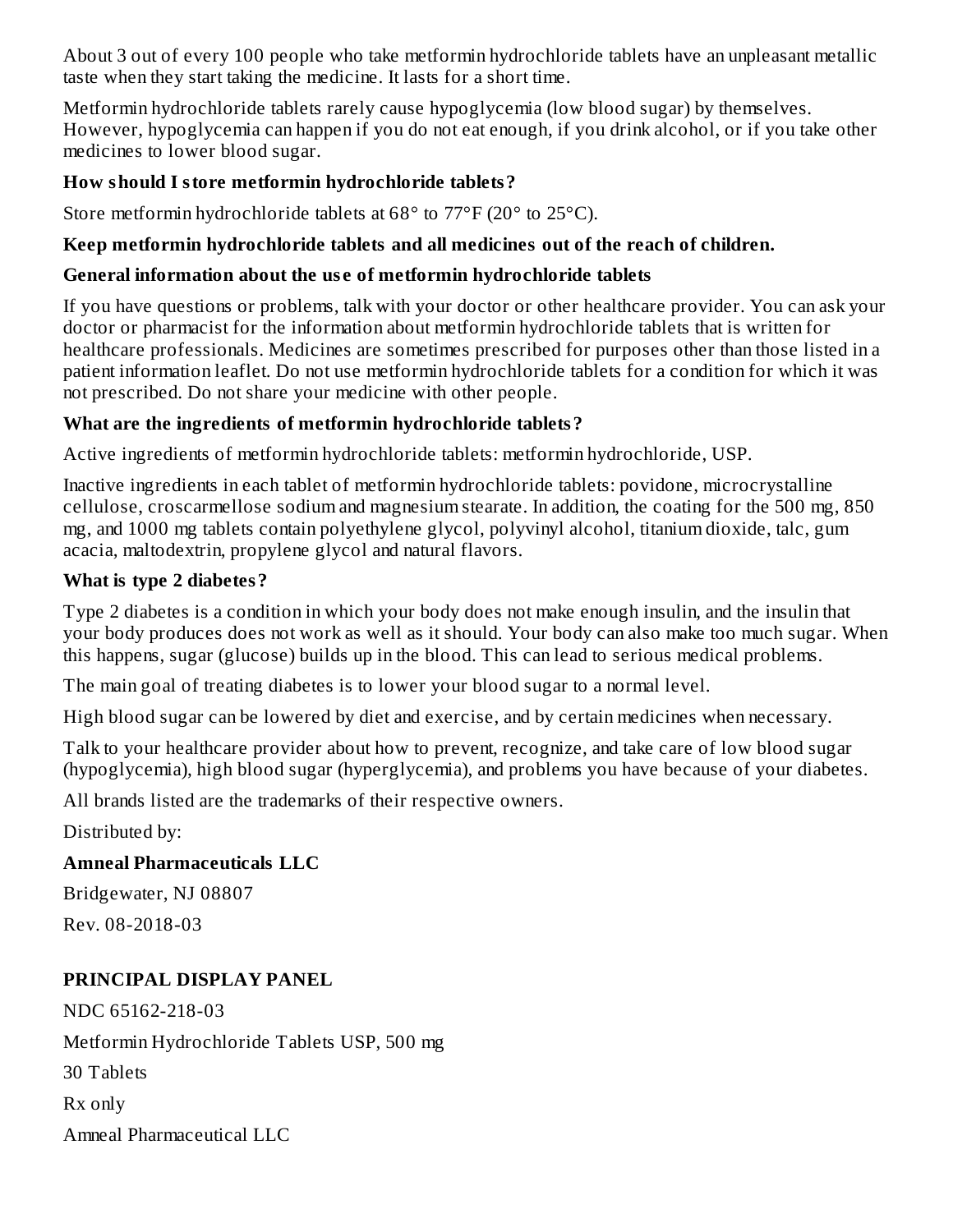

NDC 65162-219-03

Metformin Hydrochloride Tablets USP, 850 mg

30 Tablets

Rx only

Amneal Pharmaceutical LLC



NDC 65162-220-03 Metformin Hydrochloride Tablets USP, 1000 mg 30 Tablets Rx only Amneal Pharmaceutical LLC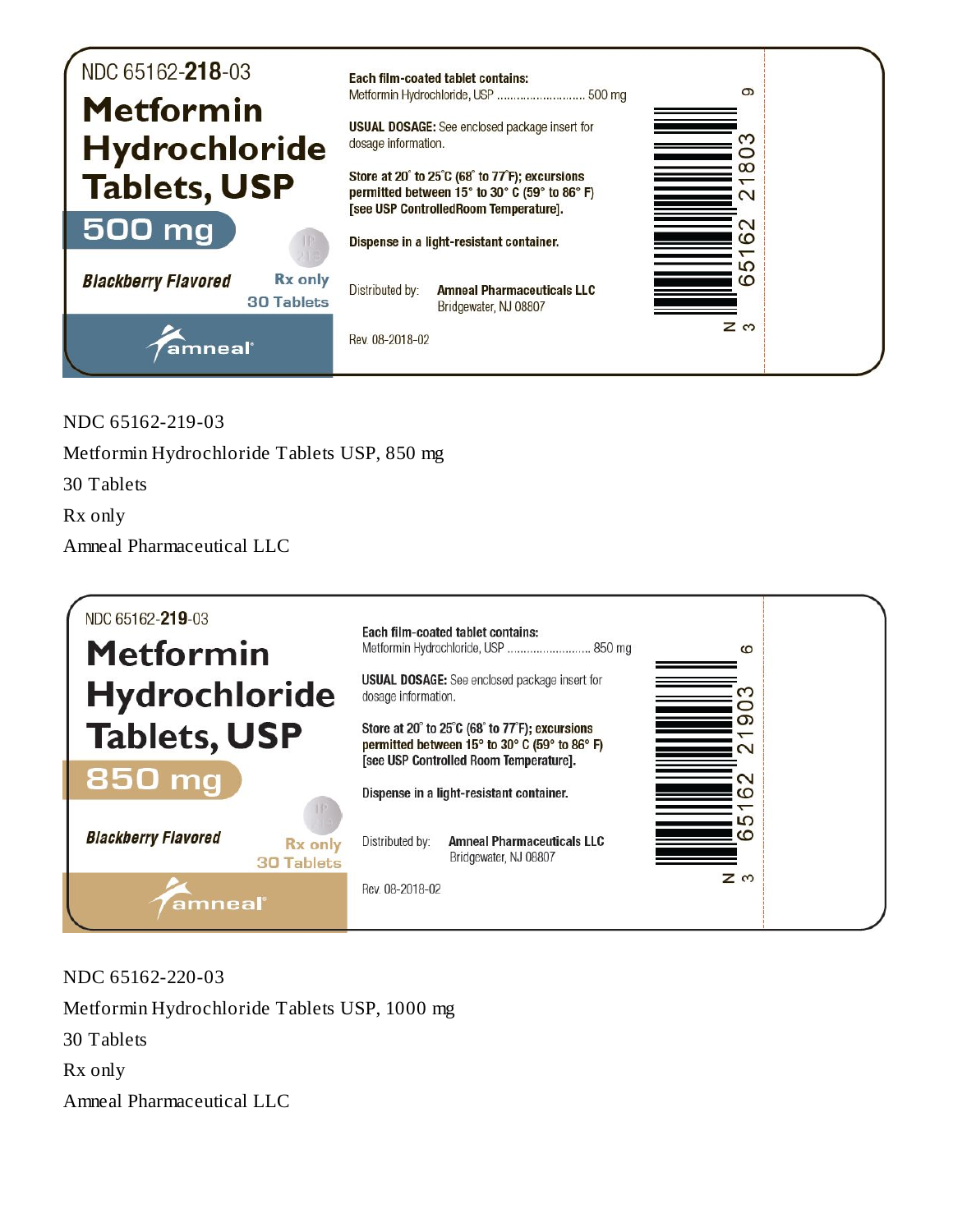| NDC 65162-220-03<br><b>Metformin</b><br><b>Hydrochloride</b> |                                     | dosage information.                                                                                                                                                                                                                  | Each film-coated tablet contains:<br>Metformin Hydrochloride, USP  1000 mg<br><b>USUAL DOSAGE:</b> See enclosed package insert for | $\mathbf{\Omega}$<br>ო<br>っ<br>っ |  |
|--------------------------------------------------------------|-------------------------------------|--------------------------------------------------------------------------------------------------------------------------------------------------------------------------------------------------------------------------------------|------------------------------------------------------------------------------------------------------------------------------------|----------------------------------|--|
| <b>Tablets, USP</b><br>1000 mg                               |                                     | Store at 20° to 25°C (68° to 77°F); excursions<br>$\sim$<br>permitted between 15° to 30° C (59° to 86° F)<br>$\scriptstyle\sim$<br>[see USP Controlled Room Temperature].<br>$\sim$<br>Dispense in a light-resistant container.<br>ထ |                                                                                                                                    |                                  |  |
| <b>Blackberry Flavored</b>                                   | <b>Rx</b> only<br><b>30 Tablets</b> | Distributed by:                                                                                                                                                                                                                      | <b>Amneal Pharmaceuticals LLC</b><br>Bridgewater, NJ 08807                                                                         | ഥ<br>$\Omega$                    |  |
| amneal                                                       |                                     | Rev. 08-2018-02                                                                                                                                                                                                                      |                                                                                                                                    | <b>Z</b> ຕ                       |  |

| <b>METFORMIN HYDROCHLORIDE</b>              |                                                                                                     |                                                                      |              |                                         |               |          |
|---------------------------------------------|-----------------------------------------------------------------------------------------------------|----------------------------------------------------------------------|--------------|-----------------------------------------|---------------|----------|
| metformin hydrochloride tablet              |                                                                                                     |                                                                      |              |                                         |               |          |
|                                             |                                                                                                     |                                                                      |              |                                         |               |          |
| <b>Product Information</b>                  |                                                                                                     |                                                                      |              |                                         |               |          |
| Product Type                                |                                                                                                     | HUMAN PRESCRIPTION DRUG                                              |              | Item Code (Source)                      | NDC:65162-218 |          |
| <b>Route of Administration</b>              |                                                                                                     | ORAL                                                                 |              |                                         |               |          |
|                                             |                                                                                                     |                                                                      |              |                                         |               |          |
| <b>Active Ingredient/Active Moiety</b>      |                                                                                                     |                                                                      |              |                                         |               |          |
|                                             |                                                                                                     | <b>Ingredient Name</b>                                               |              | <b>Basis of Strength</b>                |               | Strength |
| UNII:9100L32L2N)                            | METFORMIN HYDROCHLORIDE (UNII: 786Z46389E) (METFORMIN -<br><b>METFORMIN</b><br><b>HYDROCHLORIDE</b> |                                                                      |              |                                         |               | 500 mg   |
|                                             |                                                                                                     |                                                                      |              |                                         |               |          |
| <b>Inactive Ingredients</b>                 |                                                                                                     |                                                                      |              |                                         |               |          |
|                                             |                                                                                                     | <b>Ingredient Name</b>                                               |              |                                         | Strength      |          |
| <b>ACACIA</b> (UNII: 5C5403N26O)            |                                                                                                     |                                                                      |              |                                         |               |          |
| <b>MALTO DEXTRIN (UNII: 7CVR7L4A2D)</b>     |                                                                                                     |                                                                      |              |                                         |               |          |
| PROPYLENE GLYCOL (UNII: 6DC9Q167V3)         |                                                                                                     |                                                                      |              |                                         |               |          |
|                                             |                                                                                                     |                                                                      |              |                                         |               |          |
| <b>Product Characteristics</b>              |                                                                                                     |                                                                      |              |                                         |               |          |
| Color                                       | WHITE (white to off-white)                                                                          |                                                                      | <b>Score</b> |                                         | no score      |          |
| <b>ROUND</b><br><b>Size</b><br><b>Shape</b> |                                                                                                     |                                                                      | 11mm         |                                         |               |          |
| Flavor                                      | <b>Imprint Code</b>                                                                                 |                                                                      |              | IP218;500                               |               |          |
| <b>Contains</b>                             |                                                                                                     |                                                                      |              |                                         |               |          |
|                                             |                                                                                                     |                                                                      |              |                                         |               |          |
| Packaging                                   |                                                                                                     |                                                                      |              |                                         |               |          |
| #<br><b>Item Code</b>                       |                                                                                                     | <b>Package Description</b>                                           |              | Marketing Start Date Marketing End Date |               |          |
|                                             |                                                                                                     | 1 NDC:65162-218-03 30 in 1 BOTTLE; Type 0: Not a Combination Product | 12/17/2012   |                                         |               |          |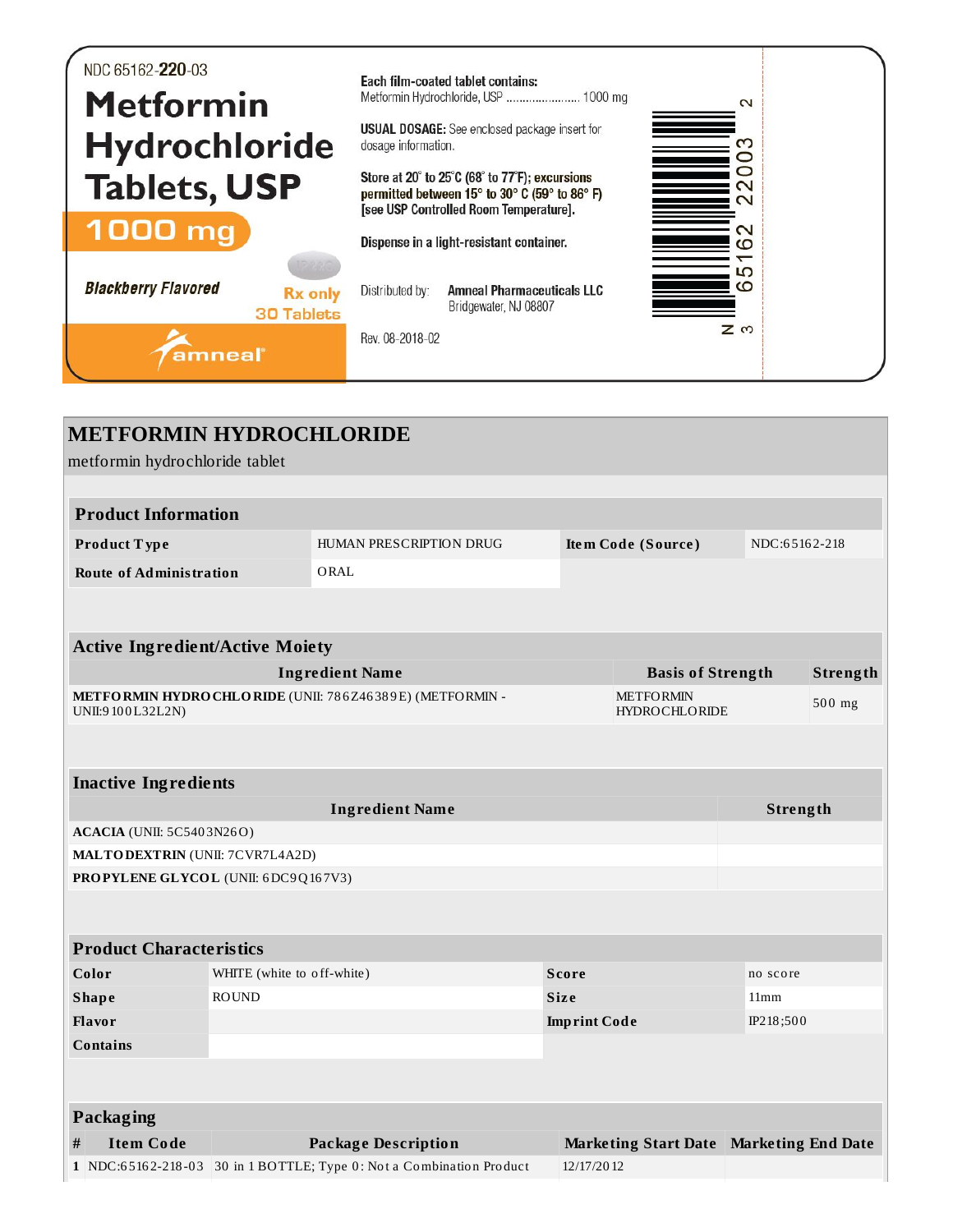|                                                         | 2 NDC:65162-218-10                                                                                                                       |                            | 100 in 1 BOTTLE; Type 0: Not a Combination Product  | 12/17/2012                               |                             |               |                           |  |
|---------------------------------------------------------|------------------------------------------------------------------------------------------------------------------------------------------|----------------------------|-----------------------------------------------------|------------------------------------------|-----------------------------|---------------|---------------------------|--|
|                                                         | 3 NDC:65162-218-50                                                                                                                       |                            | 500 in 1 BOTTLE; Type 0: Not a Combination Product  | 12/17/2012                               |                             |               |                           |  |
|                                                         | 4 NDC:65162-218-11                                                                                                                       |                            | 1000 in 1 BOTTLE; Type 0: Not a Combination Product | 12/17/2012                               |                             |               |                           |  |
|                                                         |                                                                                                                                          |                            |                                                     |                                          |                             |               |                           |  |
|                                                         |                                                                                                                                          |                            |                                                     |                                          |                             |               |                           |  |
|                                                         | <b>Marketing Information</b>                                                                                                             |                            |                                                     |                                          |                             |               |                           |  |
|                                                         | <b>Marketing Category</b><br><b>Application Number or Monograph Citation</b><br><b>Marketing End Date</b><br><b>Marketing Start Date</b> |                            |                                                     |                                          |                             |               |                           |  |
| <b>ANDA</b><br>ANDA077880                               |                                                                                                                                          |                            |                                                     |                                          | 12/17/2012                  |               |                           |  |
|                                                         |                                                                                                                                          |                            |                                                     |                                          |                             |               |                           |  |
|                                                         |                                                                                                                                          |                            |                                                     |                                          |                             |               |                           |  |
|                                                         | <b>METFORMIN HYDROCHLORIDE</b>                                                                                                           |                            |                                                     |                                          |                             |               |                           |  |
|                                                         | metformin hydrochloride tablet                                                                                                           |                            |                                                     |                                          |                             |               |                           |  |
|                                                         |                                                                                                                                          |                            |                                                     |                                          |                             |               |                           |  |
|                                                         | <b>Product Information</b>                                                                                                               |                            |                                                     |                                          |                             |               |                           |  |
|                                                         |                                                                                                                                          |                            |                                                     |                                          |                             |               |                           |  |
|                                                         | Product Type                                                                                                                             |                            | HUMAN PRESCRIPTION DRUG                             |                                          | Item Code (Source)          | NDC:65162-219 |                           |  |
|                                                         | <b>Route of Administration</b>                                                                                                           |                            | ORAL                                                |                                          |                             |               |                           |  |
|                                                         |                                                                                                                                          |                            |                                                     |                                          |                             |               |                           |  |
|                                                         |                                                                                                                                          |                            |                                                     |                                          |                             |               |                           |  |
|                                                         | <b>Active Ingredient/Active Moiety</b>                                                                                                   |                            |                                                     |                                          |                             |               |                           |  |
|                                                         |                                                                                                                                          |                            | <b>Ingredient Name</b>                              |                                          | <b>Basis of Strength</b>    |               | Strength                  |  |
| METFORMIN HYDROCHLORIDE (UNII: 786Z46389E) (METFORMIN - |                                                                                                                                          |                            |                                                     | <b>METFORMIN</b><br><b>HYDROCHLORIDE</b> |                             | 850 mg        |                           |  |
|                                                         | UNII:9100L32L2N)                                                                                                                         |                            |                                                     |                                          |                             |               |                           |  |
|                                                         |                                                                                                                                          |                            |                                                     |                                          |                             |               |                           |  |
|                                                         |                                                                                                                                          |                            |                                                     |                                          |                             |               |                           |  |
|                                                         |                                                                                                                                          |                            |                                                     |                                          |                             |               |                           |  |
|                                                         | <b>Inactive Ingredients</b>                                                                                                              |                            |                                                     |                                          |                             |               |                           |  |
|                                                         |                                                                                                                                          |                            | <b>Ingredient Name</b>                              |                                          |                             | Strength      |                           |  |
|                                                         | <b>ACACIA</b> (UNII: 5C5403N26O)<br><b>MALTODEXTRIN</b> (UNII: 7CVR7L4A2D)                                                               |                            |                                                     |                                          |                             |               |                           |  |
|                                                         | <b>PROPYLENE GLYCOL (UNII: 6DC9Q167V3)</b>                                                                                               |                            |                                                     |                                          |                             |               |                           |  |
|                                                         |                                                                                                                                          |                            |                                                     |                                          |                             |               |                           |  |
|                                                         |                                                                                                                                          |                            |                                                     |                                          |                             |               |                           |  |
|                                                         | <b>Product Characteristics</b>                                                                                                           |                            |                                                     |                                          |                             |               |                           |  |
|                                                         | Color                                                                                                                                    | WHITE (white to off-white) |                                                     | <b>Score</b>                             |                             | no score      |                           |  |
|                                                         | <b>Shape</b>                                                                                                                             | <b>ROUND</b>               |                                                     | Size                                     |                             | 14mm          |                           |  |
|                                                         | Flavor                                                                                                                                   |                            |                                                     | <b>Imprint Code</b>                      |                             | IP219;850     |                           |  |
|                                                         | <b>Contains</b>                                                                                                                          |                            |                                                     |                                          |                             |               |                           |  |
|                                                         |                                                                                                                                          |                            |                                                     |                                          |                             |               |                           |  |
|                                                         |                                                                                                                                          |                            |                                                     |                                          |                             |               |                           |  |
|                                                         | Packaging                                                                                                                                |                            |                                                     |                                          |                             |               |                           |  |
| #                                                       | <b>Item Code</b>                                                                                                                         |                            | <b>Package Description</b>                          |                                          | <b>Marketing Start Date</b> |               | <b>Marketing End Date</b> |  |
|                                                         | 1 NDC:65162-219-03                                                                                                                       |                            | 30 in 1 BOTTLE; Type 0: Not a Combination Product   | 12/17/2012                               |                             |               |                           |  |
|                                                         | 2 NDC:65162-219-10                                                                                                                       |                            | 100 in 1 BOTTLE; Type 0: Not a Combination Product  | 12/17/2012                               |                             |               |                           |  |
|                                                         | 3 NDC:65162-219-50                                                                                                                       |                            | 500 in 1 BOTTLE; Type 0: Not a Combination Product  | 12/17/2012                               |                             |               |                           |  |
|                                                         | 4 NDC:65162-219-11                                                                                                                       |                            | 1000 in 1 BOTTLE; Type 0: Not a Combination Product | 12/17/2012                               |                             |               |                           |  |
|                                                         |                                                                                                                                          |                            |                                                     |                                          |                             |               |                           |  |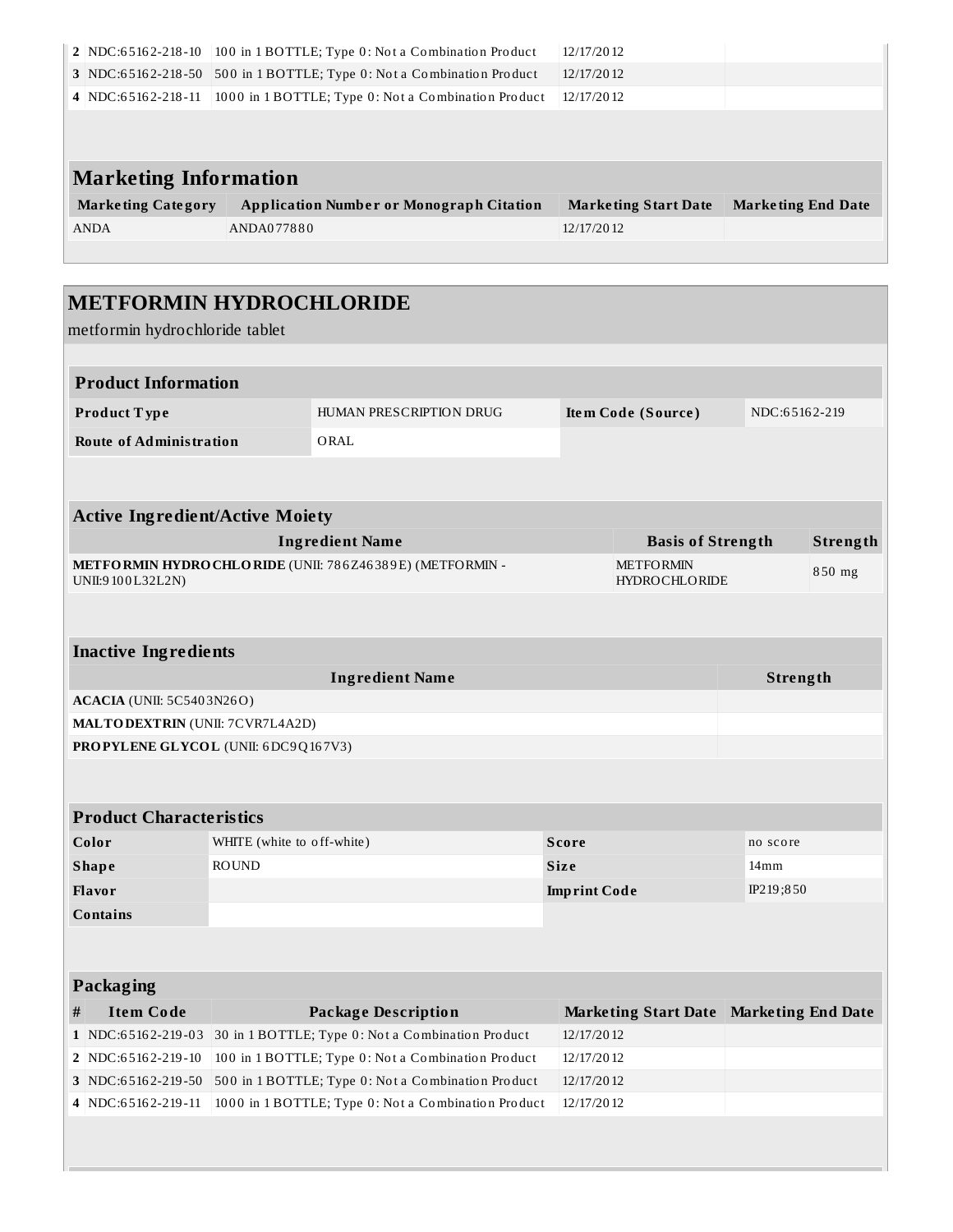| <b>Marketing Information</b> |                                                 |                      |                           |  |  |
|------------------------------|-------------------------------------------------|----------------------|---------------------------|--|--|
| <b>Marketing Category</b>    | <b>Application Number or Monograph Citation</b> | Marketing Start Date | <b>Marketing End Date</b> |  |  |
| <b>ANDA</b>                  | ANDA077880                                      | 12/17/2012           |                           |  |  |
|                              |                                                 |                      |                           |  |  |

| <b>METFORMIN HYDROCHLORIDE</b>         |                              |                                                                  |                     |                                          |                           |           |
|----------------------------------------|------------------------------|------------------------------------------------------------------|---------------------|------------------------------------------|---------------------------|-----------|
| metformin hydrochloride tablet         |                              |                                                                  |                     |                                          |                           |           |
|                                        |                              |                                                                  |                     |                                          |                           |           |
| <b>Product Information</b>             |                              |                                                                  |                     |                                          |                           |           |
| Product Type                           |                              | HUMAN PRESCRIPTION DRUG                                          |                     | Item Code (Source)                       | NDC:65162-220             |           |
| <b>Route of Administration</b>         |                              | ORAL                                                             |                     |                                          |                           |           |
|                                        |                              |                                                                  |                     |                                          |                           |           |
|                                        |                              |                                                                  |                     |                                          |                           |           |
| <b>Active Ingredient/Active Moiety</b> |                              |                                                                  |                     |                                          |                           |           |
|                                        |                              | <b>Ingredient Name</b>                                           |                     | <b>Basis of Strength</b>                 |                           | Strength  |
| UNII:9100L32L2N)                       |                              | METFORMIN HYDROCHLORIDE (UNII: 786Z46389E) (METFORMIN -          |                     | <b>METFORMIN</b><br><b>HYDROCHLORIDE</b> |                           | $1000$ mg |
|                                        |                              |                                                                  |                     |                                          |                           |           |
|                                        |                              |                                                                  |                     |                                          |                           |           |
| <b>Inactive Ingredients</b>            |                              |                                                                  |                     |                                          |                           |           |
|                                        |                              | <b>Ingredient Name</b>                                           |                     |                                          | Strength                  |           |
| <b>ACACIA</b> (UNII: 5C5403N26O)       |                              |                                                                  |                     |                                          |                           |           |
| <b>MALTODEXTRIN</b> (UNII: 7CVR7L4A2D) |                              |                                                                  |                     |                                          |                           |           |
| PROPYLENE GLYCOL (UNII: 6DC9Q167V3)    |                              |                                                                  |                     |                                          |                           |           |
|                                        |                              |                                                                  |                     |                                          |                           |           |
|                                        |                              |                                                                  |                     |                                          |                           |           |
| <b>Product Characteristics</b>         |                              |                                                                  |                     |                                          |                           |           |
| Color                                  | WHITE (white to off-white)   |                                                                  | <b>Score</b>        |                                          | 2 pieces                  |           |
| <b>Shape</b>                           | <b>OVAL</b>                  |                                                                  | <b>Size</b>         |                                          | $19 \,\mathrm{mm}$        |           |
| Flavor                                 |                              |                                                                  | <b>Imprint Code</b> |                                          | IP220;1000                |           |
| <b>Contains</b>                        |                              |                                                                  |                     |                                          |                           |           |
|                                        |                              |                                                                  |                     |                                          |                           |           |
|                                        |                              |                                                                  |                     |                                          |                           |           |
| <b>Packaging</b>                       |                              |                                                                  |                     |                                          |                           |           |
| <b>Item Code</b><br>#                  |                              | <b>Package Description</b>                                       |                     | Marketing Start Date Marketing End Date  |                           |           |
| 1 NDC:65162-220-03                     |                              | 30 in 1 BOTTLE; Type 0: Not a Combination Product                | 12/17/2012          |                                          |                           |           |
| 2 NDC:65162-220-10                     |                              | 100 in 1 BOTTLE; Type 0: Not a Combination Product<br>12/17/2012 |                     |                                          |                           |           |
| 3 NDC:65162-220-50                     |                              | 500 in 1 BOTTLE; Type 0: Not a Combination Product<br>12/17/2012 |                     |                                          |                           |           |
| 4 NDC:65162-220-11                     |                              | 1000 in 1 BOTTLE; Type 0: Not a Combination Product              | 12/17/2012          |                                          |                           |           |
|                                        |                              |                                                                  |                     |                                          |                           |           |
|                                        |                              |                                                                  |                     |                                          |                           |           |
|                                        |                              |                                                                  |                     |                                          |                           |           |
| <b>Marketing Category</b>              | <b>Marketing Information</b> | <b>Application Number or Monograph Citation</b>                  |                     | <b>Marketing Start Date</b>              | <b>Marketing End Date</b> |           |